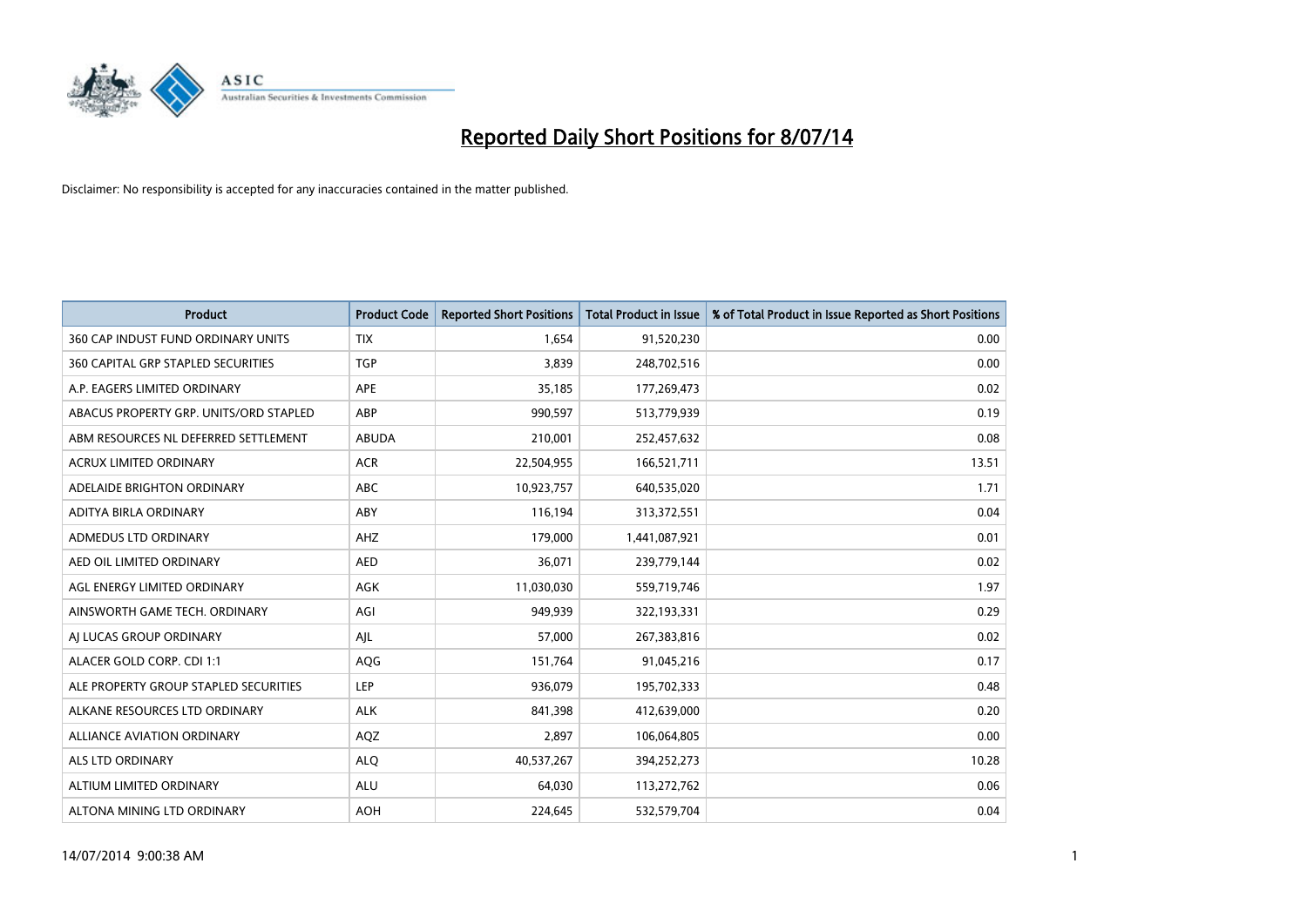

| <b>Product</b>                          | <b>Product Code</b> | <b>Reported Short Positions</b> | <b>Total Product in Issue</b> | % of Total Product in Issue Reported as Short Positions |
|-----------------------------------------|---------------------|---------------------------------|-------------------------------|---------------------------------------------------------|
| ALUMINA LIMITED ORDINARY                | <b>AWC</b>          | 83,249,038                      | 2,806,225,615                 | 2.97                                                    |
| AMALGAMATED HOLDINGS ORDINARY           | AHD                 | 12,223                          | 157,864,530                   | 0.01                                                    |
| AMCOM TELECOMM. ORDINARY                | AMM                 | 2,256,847                       | 264,835,089                   | 0.85                                                    |
| AMCOR LIMITED ORDINARY                  | AMC                 | 5,892,648                       | 1,206,684,923                 | 0.49                                                    |
| AMP CAPITAL CHINA ORDINARY UNITS        | AGF                 | 10,984,000                      | 374,593,484                   | 2.93                                                    |
| AMP LIMITED ORDINARY                    | AMP                 | 30,726,345                      | 2,957,737,964                 | 1.04                                                    |
| ANSELL LIMITED ORDINARY                 | <b>ANN</b>          | 5,807,659                       | 152,937,881                   | 3.80                                                    |
| ANTARES ENERGY LTD ORDINARY             | AZZ                 | 321,311                         | 255,000,000                   | 0.13                                                    |
| ANZ BANKING GRP LTD ORDINARY            | ANZ                 | 7,598,636                       | 2,756,583,456                 | 0.28                                                    |
| APA GROUP STAPLED SECURITIES            | APA                 | 13,987,019                      | 835,750,807                   | 1.67                                                    |
| APN NEWS & MEDIA ORDINARY               | <b>APN</b>          | 2,102,414                       | 1,029,041,356                 | 0.20                                                    |
| AQUARIUS PLATINUM. ORDINARY             | AQP                 | 4,928,591                       | 1,464,310,359                 | 0.34                                                    |
| AQUILA RESOURCES ORDINARY               | <b>AQA</b>          | 593,376                         | 411,804,442                   | 0.14                                                    |
| ARB CORPORATION ORDINARY                | ARP                 | 1,632,695                       | 72,493,302                    | 2.25                                                    |
| ARDENT LEISURE GROUP STAPLED SECURITIES | AAD                 | 5,694,038                       | 405,055,708                   | 1.41                                                    |
| ARENA REIT. ORDINARY UNITS              | <b>ARF</b>          | 25,139                          | 211,495,653                   | 0.01                                                    |
| ARISTOCRAT LEISURE ORDINARY             | ALL                 | 3,791,927                       | 551,418,047                   | 0.69                                                    |
| ARRIUM LTD ORDINARY                     | ARI                 | 29,693,962                      | 1,366,183,142                 | 2.17                                                    |
| ASALEO CARE LIMITED ORDINARY            | AHY                 | 3,940,028                       | 603,059,070                   | 0.65                                                    |
| ASCIANO LIMITED ORDINARY                | <b>AIO</b>          | 12,159,227                      | 975,385,664                   | 1.25                                                    |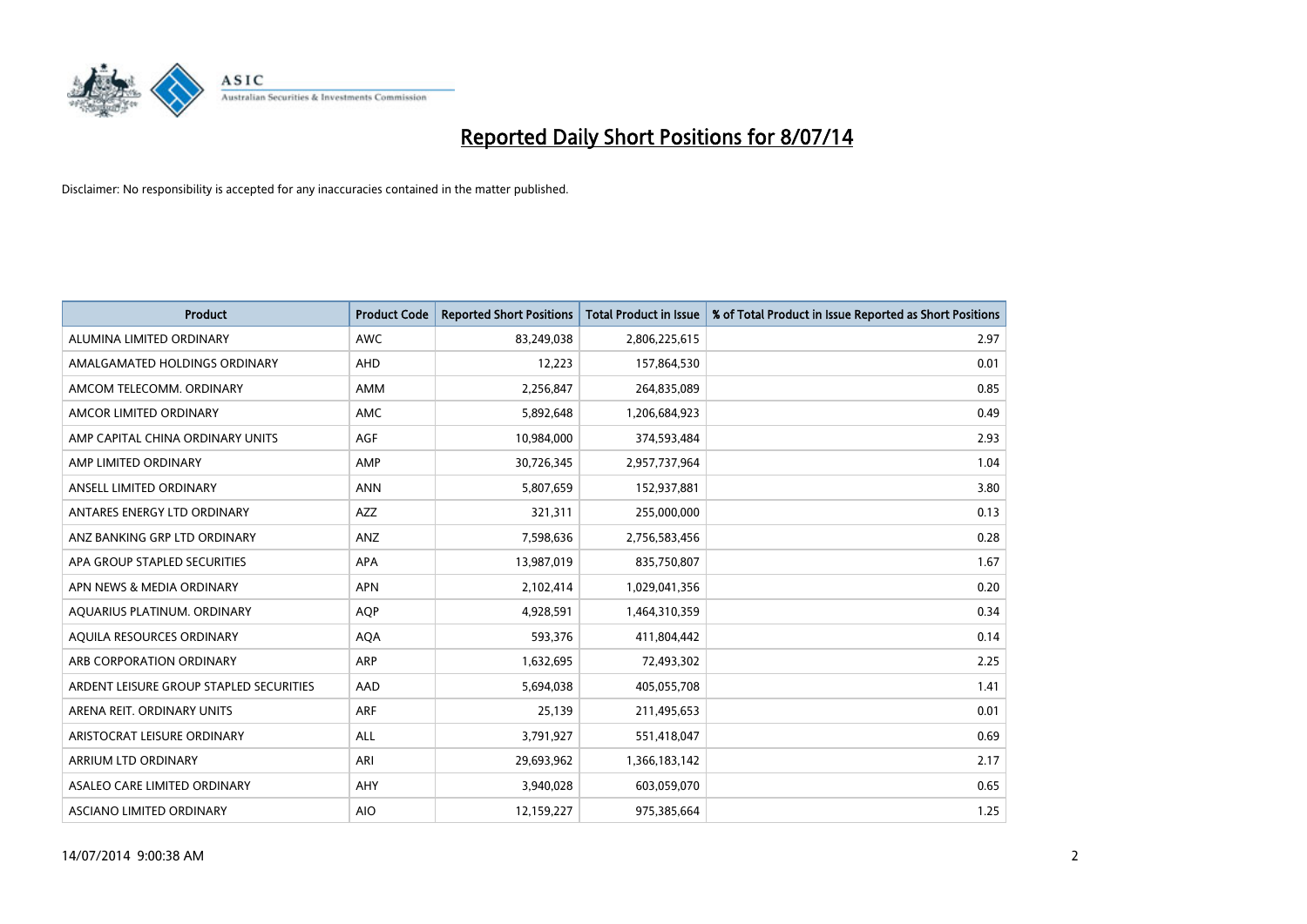

| <b>Product</b>                            | <b>Product Code</b> | <b>Reported Short Positions</b> | <b>Total Product in Issue</b> | % of Total Product in Issue Reported as Short Positions |
|-------------------------------------------|---------------------|---------------------------------|-------------------------------|---------------------------------------------------------|
| ASG GROUP LIMITED ORDINARY                | <b>ASZ</b>          | 562,788                         | 206,720,839                   | 0.27                                                    |
| ASPEN GROUP ORD/UNITS STAPLED             | <b>APZ</b>          | 21,742                          | 119,948,774                   | 0.02                                                    |
| ASTRO JAP PROP GROUP STAPLED US PROHIBIT. | AJA                 | 14,100                          | 67,211,752                    | 0.02                                                    |
| ASX LIMITED ORDINARY                      | ASX                 | 4,911,452                       | 193,595,162                   | 2.54                                                    |
| ATLAS IRON LIMITED ORDINARY               | <b>AGO</b>          | 100,155,473                     | 915,496,158                   | 10.94                                                   |
| ATRUM COAL NL ORDINARY                    | <b>ATU</b>          | 359,571                         | 76,305,842                    | 0.47                                                    |
| AURIZON HOLDINGS LTD ORDINARY             | AZJ                 | 6,727,362                       | 2,137,284,503                 | 0.31                                                    |
| AURORA OIL & GAS ORDINARY                 | <b>AUT</b>          | 15,477                          | 448,785,778                   | 0.00                                                    |
| AUSDRILL LIMITED ORDINARY                 | ASL                 | 23,600,947                      | 312,277,224                   | 7.56                                                    |
| AUSENCO LIMITED ORDINARY                  | AAX                 | 2,874,116                       | 168,449,799                   | 1.71                                                    |
| AUSTAL LIMITED ORDINARY                   | ASB                 | 122,998                         | 346, 379, 377                 | 0.04                                                    |
| <b>AUSTBROKERS HOLDINGS ORDINARY</b>      | <b>AUB</b>          | 394,026                         | 59,955,596                    | 0.66                                                    |
| AUSTIN ENGINEERING ORDINARY               | ANG                 | 1,399,557                       | 84,274,004                    | 1.66                                                    |
| AUSTRALAND PROPERTY STAPLED SECURITY      | <b>ALZ</b>          | 33,233                          | 578,984,528                   | 0.01                                                    |
| AUSTRALIAN AGRICULT, ORDINARY             | AAC                 | 3,536,716                       | 532,474,721                   | 0.66                                                    |
| AUSTRALIAN FOUNDAT. ORDINARY              | AFI                 | 100                             | 1,049,055,166                 | 0.00                                                    |
| AUSTRALIAN INFR LTD ORDINARY              | <b>AIX</b>          | 14,364                          | 620,733,944                   | 0.00                                                    |
| AUSTRALIAN PHARM, ORDINARY                | API                 | 10,744,305                      | 488,115,883                   | 2.20                                                    |
| AUTOMOTIVE HOLDINGS ORDINARY              | <b>AHE</b>          | 426,011                         | 306,437,941                   | 0.14                                                    |
| AVANCO RESOURCES LTD ORDINARY             | AVB                 | 89,724                          | 1,661,675,855                 | 0.01                                                    |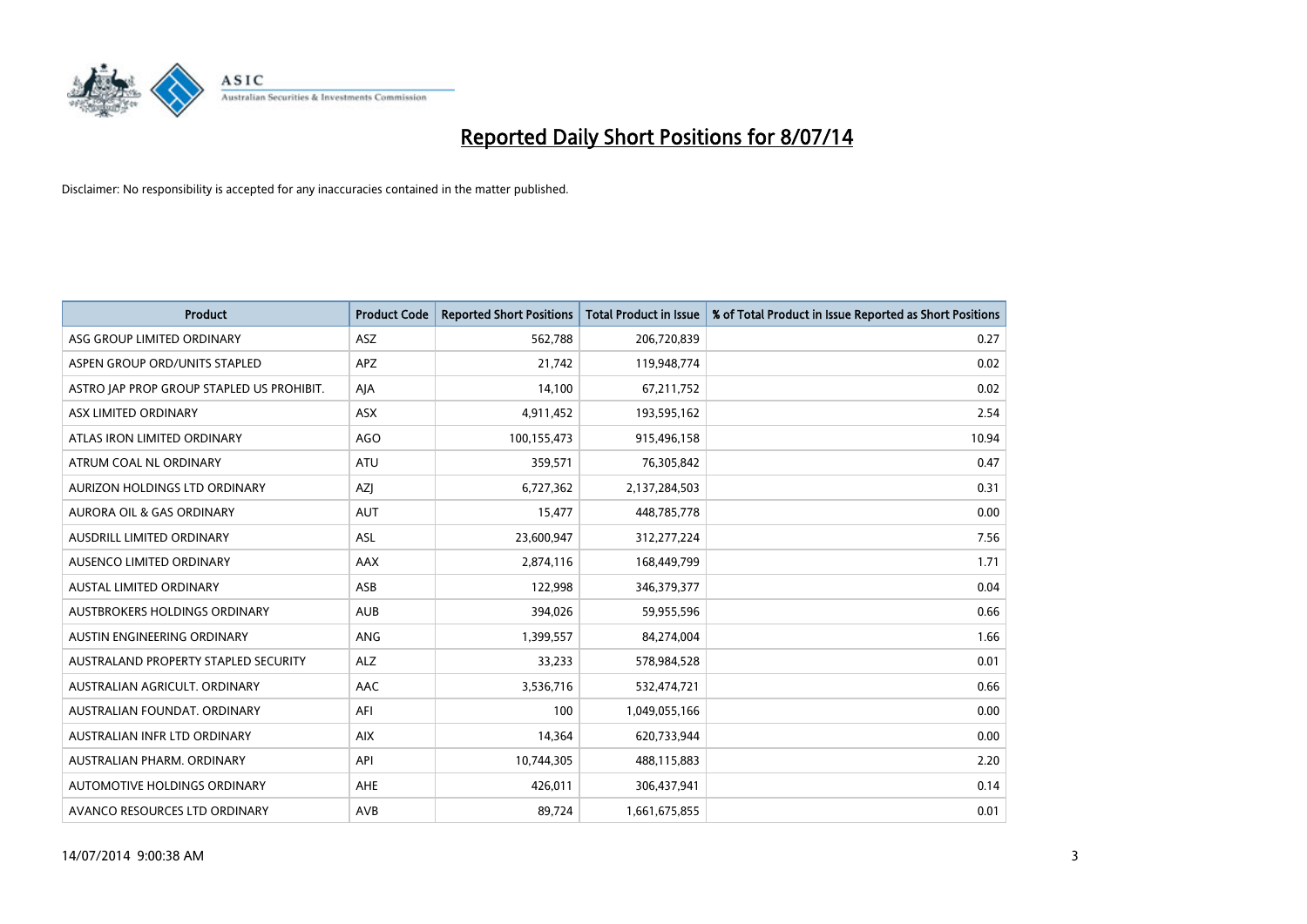

| <b>Product</b>                       | <b>Product Code</b> | <b>Reported Short Positions</b> | <b>Total Product in Issue</b> | % of Total Product in Issue Reported as Short Positions |
|--------------------------------------|---------------------|---------------------------------|-------------------------------|---------------------------------------------------------|
| AVEO GROUP STAPLED SECURITIES        | AOG                 | 10,991,029                      | 500,111,460                   | 2.20                                                    |
| AWE LIMITED ORDINARY                 | AWE                 | 1,734,483                       | 522,696,385                   | 0.33                                                    |
| <b>AZONTO PET LTD ORDINARY</b>       | <b>APY</b>          | 1                               | 1,158,625,100                 | 0.00                                                    |
| AZUMAH RESOURCES ORDINARY            | <b>AZM</b>          | $\mathbf{1}$                    | 356,189,096                   | 0.00                                                    |
| <b>BANDANNA ENERGY ORDINARY</b>      | <b>BND</b>          | 23,973,813                      | 528,481,199                   | 4.54                                                    |
| BANK OF QUEENSLAND. ORDINARY         | <b>BOQ</b>          | 1,849,128                       | 362,516,534                   | 0.51                                                    |
| <b>BANNERMAN RESOURCES ORDINARY</b>  | <b>BMN</b>          | 199,998                         | 326,653,076                   | 0.06                                                    |
| <b>BASE RES LIMITED ORDINARY</b>     | <b>BSE</b>          | 5,517,119                       | 561,840,029                   | 0.98                                                    |
| <b>BATHURST RES LTD. ORDINARY</b>    | <b>BRL</b>          | 1,258,214                       | 944,931,961                   | 0.13                                                    |
| <b>BC IRON LIMITED ORDINARY</b>      | <b>BCI</b>          | 3,264,940                       | 124,345,439                   | 2.63                                                    |
| BEACH ENERGY LIMITED ORDINARY        | <b>BPT</b>          | 15,914,284                      | 1,292,897,809                 | 1.23                                                    |
| BEADELL RESOURCE LTD ORDINARY        | <b>BDR</b>          | 21,449,844                      | 798,657,280                   | 2.69                                                    |
| <b>BEGA CHEESE LTD ORDINARY</b>      | <b>BGA</b>          | 621,400                         | 152,245,802                   | 0.41                                                    |
| BENDIGO AND ADELAIDE ORDINARY        | <b>BEN</b>          | 11,505,770                      | 447,716,078                   | 2.57                                                    |
| BENITEC BIOPHARMA ORDINARY           | <b>BLT</b>          | 1,395                           | 114,898,793                   | 0.00                                                    |
| BENTHAM IMF LTD ORDINARY             | <b>IMF</b>          | 3,964,556                       | 165,370,269                   | 2.40                                                    |
| BERKELEY RESOURCES ORDINARY          | <b>BKY</b>          | 8,353                           | 180,361,323                   | 0.00                                                    |
| <b>BHP BILLITON LIMITED ORDINARY</b> | <b>BHP</b>          | 6,408,676                       | 3,211,691,105                 | 0.20                                                    |
| <b>BIGAIR GROUP LIMITED ORDINARY</b> | <b>BGL</b>          | 43,876                          | 172,872,340                   | 0.03                                                    |
| <b>BILLABONG ORDINARY</b>            | <b>BBG</b>          | 12,774,878                      | 990,370,034                   | 1.29                                                    |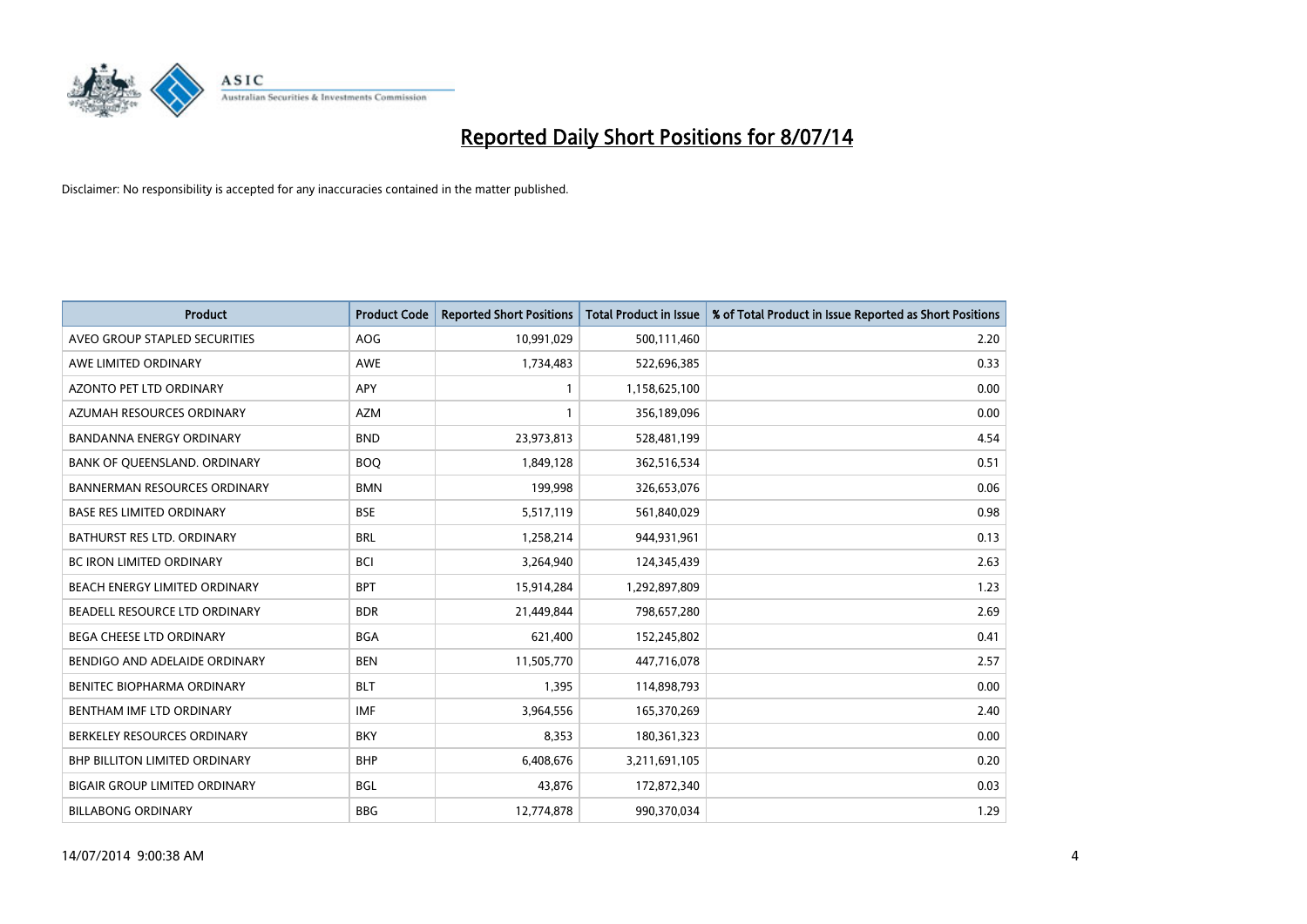

| <b>Product</b>                         | <b>Product Code</b> | <b>Reported Short Positions</b> | <b>Total Product in Issue</b> | % of Total Product in Issue Reported as Short Positions |
|----------------------------------------|---------------------|---------------------------------|-------------------------------|---------------------------------------------------------|
| <b>BIONOMICS LIMITED ORDINARY</b>      | <b>BNO</b>          | 5,974                           | 417,356,567                   | 0.00                                                    |
| <b>BLACKMORES LIMITED ORDINARY</b>     | <b>BKL</b>          | 7,256                           | 17,113,392                    | 0.04                                                    |
| BLACKTHORN RESOURCES ORD US PROHIBITED | <b>BTR</b>          | 4,019                           | 164,285,950                   | 0.00                                                    |
| BLUESCOPE STEEL LTD ORDINARY           | <b>BSL</b>          | 580,594                         | 558,848,896                   | 0.10                                                    |
| <b>BOART LONGYEAR ORDINARY</b>         | <b>BLY</b>          | 38,560,535                      | 461,163,412                   | 8.36                                                    |
| BORAL LIMITED, ORDINARY                | <b>BLD</b>          | 18,600,851                      | 782,736,249                   | 2.38                                                    |
| <b>BRADKEN LIMITED ORDINARY</b>        | <b>BKN</b>          | 15,534,154                      | 171,027,249                   | 9.08                                                    |
| <b>BRAMBLES LIMITED ORDINARY</b>       | <b>BXB</b>          | 1,588,179                       | 1,563,421,437                 | 0.10                                                    |
| BREVILLE GROUP LTD ORDINARY            | <b>BRG</b>          | 3,631,838                       | 130,095,322                   | 2.79                                                    |
| <b>BRICKWORKS LIMITED ORDINARY</b>     | <b>BKW</b>          | 82,421                          | 148,038,996                   | 0.06                                                    |
| <b>BROCKMAN MINING LTD ORDINARY</b>    | <b>BCK</b>          | 414,026                         | 8,381,982,131                 | 0.00                                                    |
| BT INVESTMENT MNGMNT ORDINARY          | <b>BTT</b>          | 110,660                         | 284,384,906                   | 0.04                                                    |
| <b>BURSON GROUP LTD ORDINARY</b>       | <b>BAP</b>          | 6,773                           | 163,585,666                   | 0.00                                                    |
| <b>BURU ENERGY ORDINARY</b>            | <b>BRU</b>          | 18,504,409                      | 298,505,530                   | 6.20                                                    |
| <b>BWP TRUST ORDINARY UNITS</b>        | <b>BWP</b>          | 8,721,656                       | 634,395,195                   | 1.37                                                    |
| CABCHARGE AUSTRALIA ORDINARY           | CAB                 | 10,012,113                      | 120,430,683                   | 8.31                                                    |
| CALTEX AUSTRALIA ORDINARY              | <b>CTX</b>          | 3,011,514                       | 270,000,000                   | 1.12                                                    |
| CAPITOL HEALTH ORDINARY                | CAJ                 | 306,591                         | 431,180,115                   | 0.07                                                    |
| <b>CARDNO LIMITED ORDINARY</b>         | CDD                 | 7,447,658                       | 163,266,973                   | 4.56                                                    |
| <b>CARINDALE PROPERTY UNIT</b>         | <b>CDP</b>          | 110                             | 70,000,000                    | 0.00                                                    |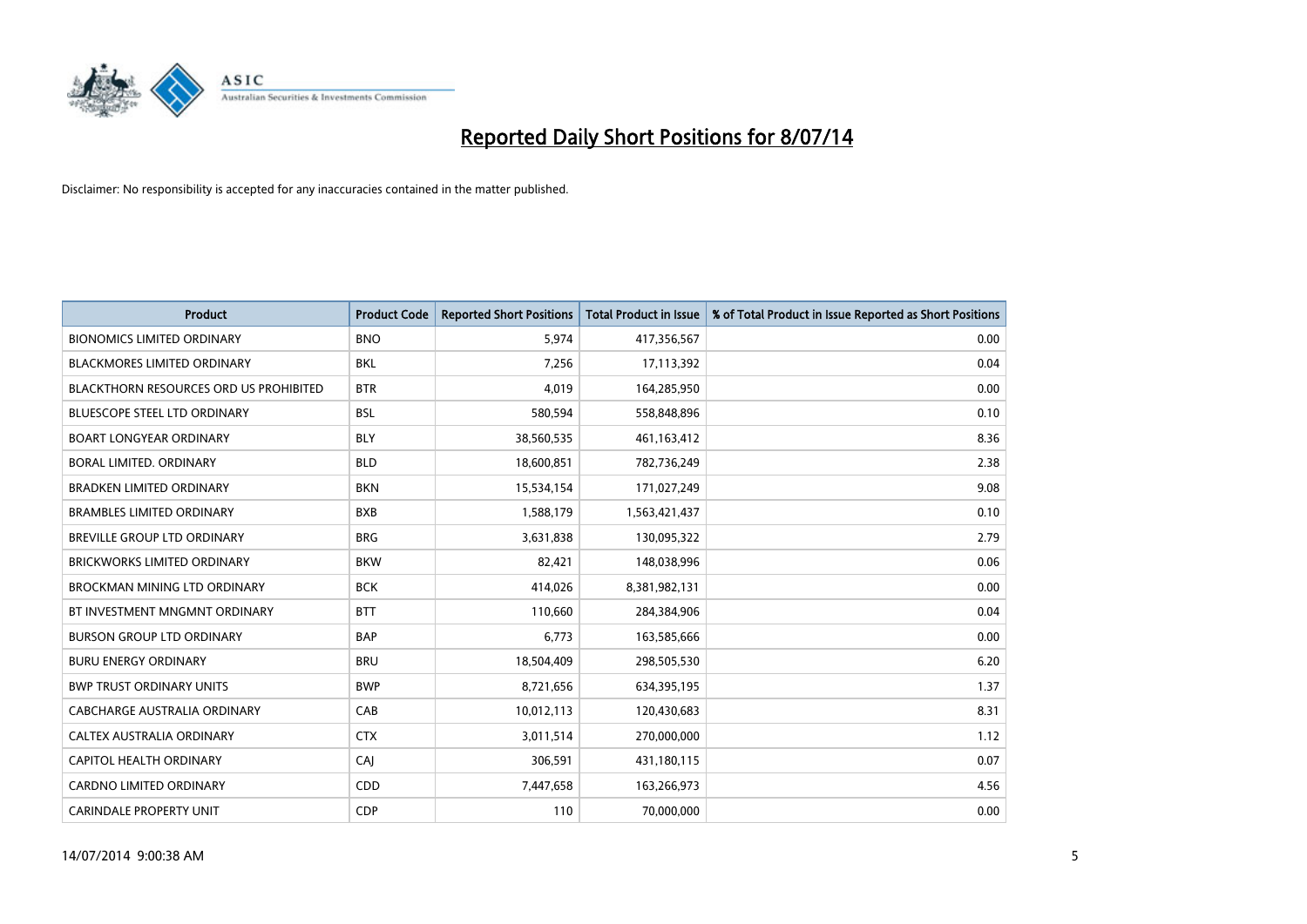

| <b>Product</b>                          | <b>Product Code</b> | <b>Reported Short Positions</b> | <b>Total Product in Issue</b> | % of Total Product in Issue Reported as Short Positions |
|-----------------------------------------|---------------------|---------------------------------|-------------------------------|---------------------------------------------------------|
| CARNARVON PETROLEUM ORDINARY            | <b>CVN</b>          | 734                             | 987,176,977                   | 0.00                                                    |
| CARSALES.COM LTD ORDINARY               | <b>CRZ</b>          | 6,492,472                       | 237,828,965                   | 2.73                                                    |
| <b>CASH CONVERTERS ORDINARY</b>         | CCV                 | 9,625,910                       | 428,886,124                   | 2.24                                                    |
| CEDAR WOODS PROP. ORDINARY              | <b>CWP</b>          | 215,643                         | 78,336,371                    | 0.28                                                    |
| CENTRAL PETROLEUM ORDINARY              | <b>CTP</b>          | 1,693,796                       | 348,718,957                   | 0.49                                                    |
| <b>CERAMIC FUEL CELLS ORDINARY</b>      | <b>CFU</b>          | 4,058                           | 2,507,761,565                 | 0.00                                                    |
| CFS RETAIL TRUST GRP STAPLED SECURITIES | <b>CFX</b>          | 58,974,145                      | 3,018,050,810                 | 1.95                                                    |
| <b>CHALLENGER LIMITED ORDINARY</b>      | <b>CGF</b>          | 603,089                         | 530,862,585                   | 0.11                                                    |
| CHANDLER MACLEOD LTD ORDINARY           | <b>CMG</b>          | 48.748                          | 547,985,086                   | 0.01                                                    |
| CHARTER HALL GROUP STAPLED US PROHIBIT. | <b>CHC</b>          | 323,825                         | 347,989,262                   | 0.09                                                    |
| <b>CHARTER HALL RETAIL UNITS</b>        | <b>CQR</b>          | 9,547,373                       | 369,040,750                   | 2.59                                                    |
| <b>CHORUS LIMITED ORDINARY</b>          | <b>CNU</b>          | 121,874                         | 396,369,767                   | 0.03                                                    |
| COAL OF AFRICA LTD ORDINARY             | <b>CZA</b>          | 426                             | 1,048,368,613                 | 0.00                                                    |
| <b>COALSPUR MINES LTD ORDINARY</b>      | <b>CPL</b>          | 3,003,589                       | 641,544,455                   | 0.47                                                    |
| <b>COBAR CONSOLIDATED ORDINARY</b>      | CCU                 | 100,000                         | 329,715,353                   | 0.03                                                    |
| COCA-COLA AMATIL ORDINARY               | <b>CCL</b>          | 10,863,558                      | 763,590,249                   | 1.42                                                    |
| COCHLEAR LIMITED ORDINARY               | <b>COH</b>          | 10,386,607                      | 57,062,020                    | 18.20                                                   |
| <b>COCKATOO COAL ORDINARY</b>           | COK                 | 167,987                         | 4,560,196,928                 | 0.00                                                    |
| <b>CODAN LIMITED ORDINARY</b>           | <b>CDA</b>          | 625,392                         | 176,969,924                   | 0.35                                                    |
| COFFEY INTERNATIONAL ORDINARY           | <b>COF</b>          | 7,994                           | 255,833,165                   | 0.00                                                    |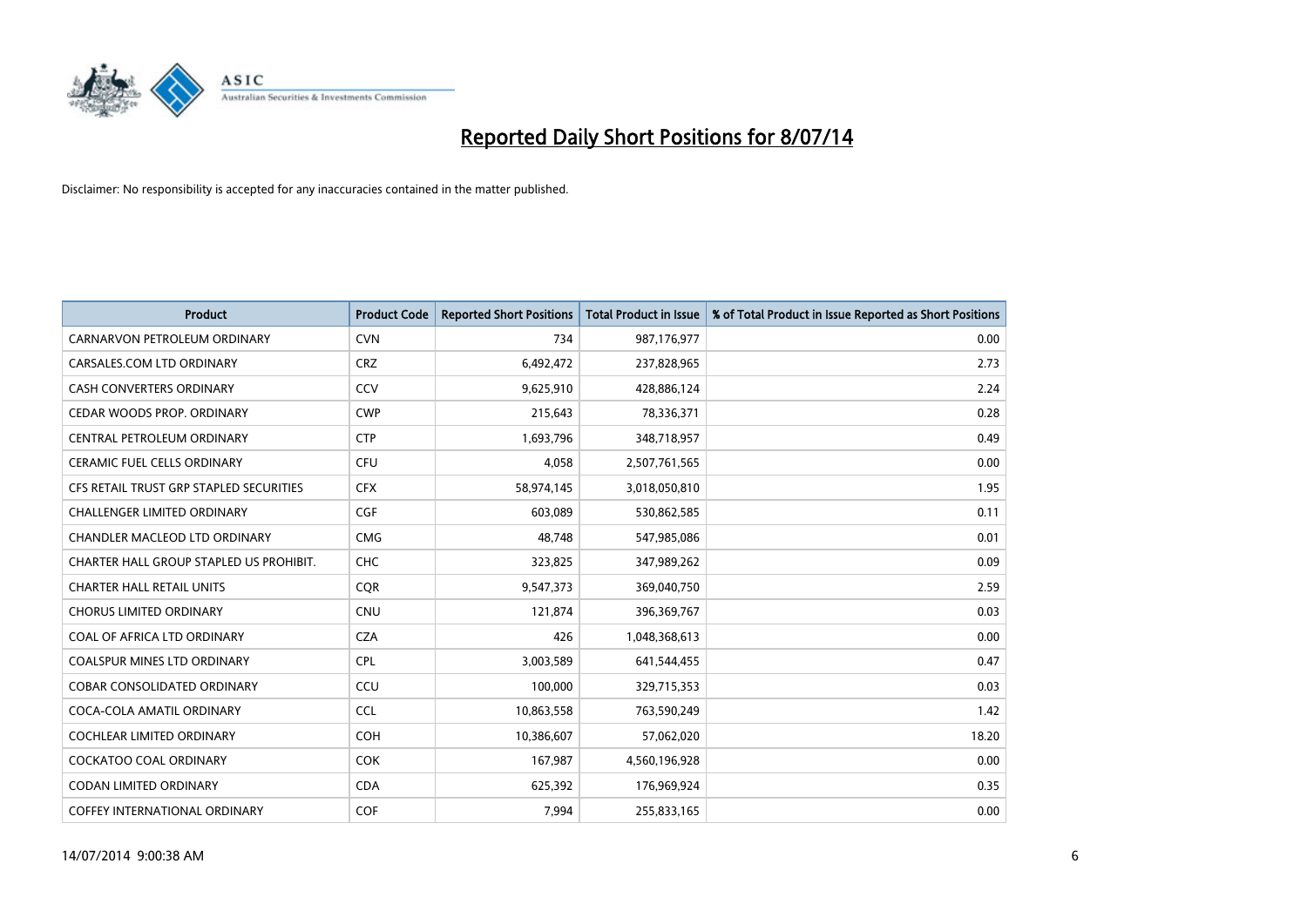

| <b>Product</b>                          | <b>Product Code</b> | <b>Reported Short Positions</b> | <b>Total Product in Issue</b> | % of Total Product in Issue Reported as Short Positions |
|-----------------------------------------|---------------------|---------------------------------|-------------------------------|---------------------------------------------------------|
| <b>COKAL LTD ORDINARY</b>               | <b>CKA</b>          | 6,820                           | 471,103,926                   | 0.00                                                    |
| <b>COLLECTION HOUSE ORDINARY</b>        | <b>CLH</b>          | 2,167,600                       | 129,717,785                   | 1.67                                                    |
| COMMONWEALTH BANK, ORDINARY             | <b>CBA</b>          | 9,652,291                       | 1,621,319,194                 | 0.60                                                    |
| <b>COMPASS RESOURCES ORDINARY</b>       | <b>CMR</b>          | 7,472                           | 1,403,744,100                 | 0.00                                                    |
| <b>COMPUTERSHARE LTD ORDINARY</b>       | <b>CPU</b>          | 11,924,651                      | 556,203,079                   | 2.14                                                    |
| <b>CORP TRAVEL LIMITED ORDINARY</b>     | <b>CTD</b>          | 304,102                         | 89,931,376                    | 0.34                                                    |
| <b>COVER-MORE GRP LTD ORDINARY</b>      | <b>CVO</b>          | 6,572,140                       | 317,750,000                   | 2.07                                                    |
| <b>CREDIT CORP GROUP ORDINARY</b>       | <b>CCP</b>          | 180,250                         | 46,131,882                    | 0.39                                                    |
| <b>CROMWELL PROP STAPLED SECURITIES</b> | <b>CMW</b>          | 12,428,298                      | 1,727,280,850                 | 0.72                                                    |
| <b>CROWE HORWATH AUS ORDINARY</b>       | <b>CRH</b>          | 472,156                         | 273,005,429                   | 0.17                                                    |
| CROWN RESORTS LTD ORDINARY              | <b>CWN</b>          | 4,988,642                       | 728,394,185                   | 0.68                                                    |
| <b>CSG LIMITED ORDINARY</b>             | <b>CSV</b>          | 173,081                         | 278,840,492                   | 0.06                                                    |
| <b>CSL LIMITED ORDINARY</b>             | <b>CSL</b>          | 614,669                         | 475,835,336                   | 0.13                                                    |
| <b>CSR LIMITED ORDINARY</b>             | <b>CSR</b>          | 16,775,297                      | 506,000,315                   | 3.32                                                    |
| <b>CUDECO LIMITED ORDINARY</b>          | CDU                 | 8,979,107                       | 235,119,260                   | 3.82                                                    |
| DART ENERGY LTD ORDINARY                | <b>DTE</b>          | 3,010,693                       | 1,108,752,733                 | 0.27                                                    |
| DATA#3 LIMITED ORDINARY                 | <b>DTL</b>          | 314,873                         | 153,974,950                   | 0.20                                                    |
| DAVID JONES LIMITED ORDINARY            | <b>DJS</b>          | 14,565,824                      | 537,137,845                   | 2.71                                                    |
| DECMIL GROUP LIMITED ORDINARY           | <b>DCG</b>          | 1,382,568                       | 168,657,794                   | 0.82                                                    |
| DEEP YELLOW LIMITED ORDINARY            | <b>DYL</b>          | 1,050                           | 1,619,952,347                 | 0.00                                                    |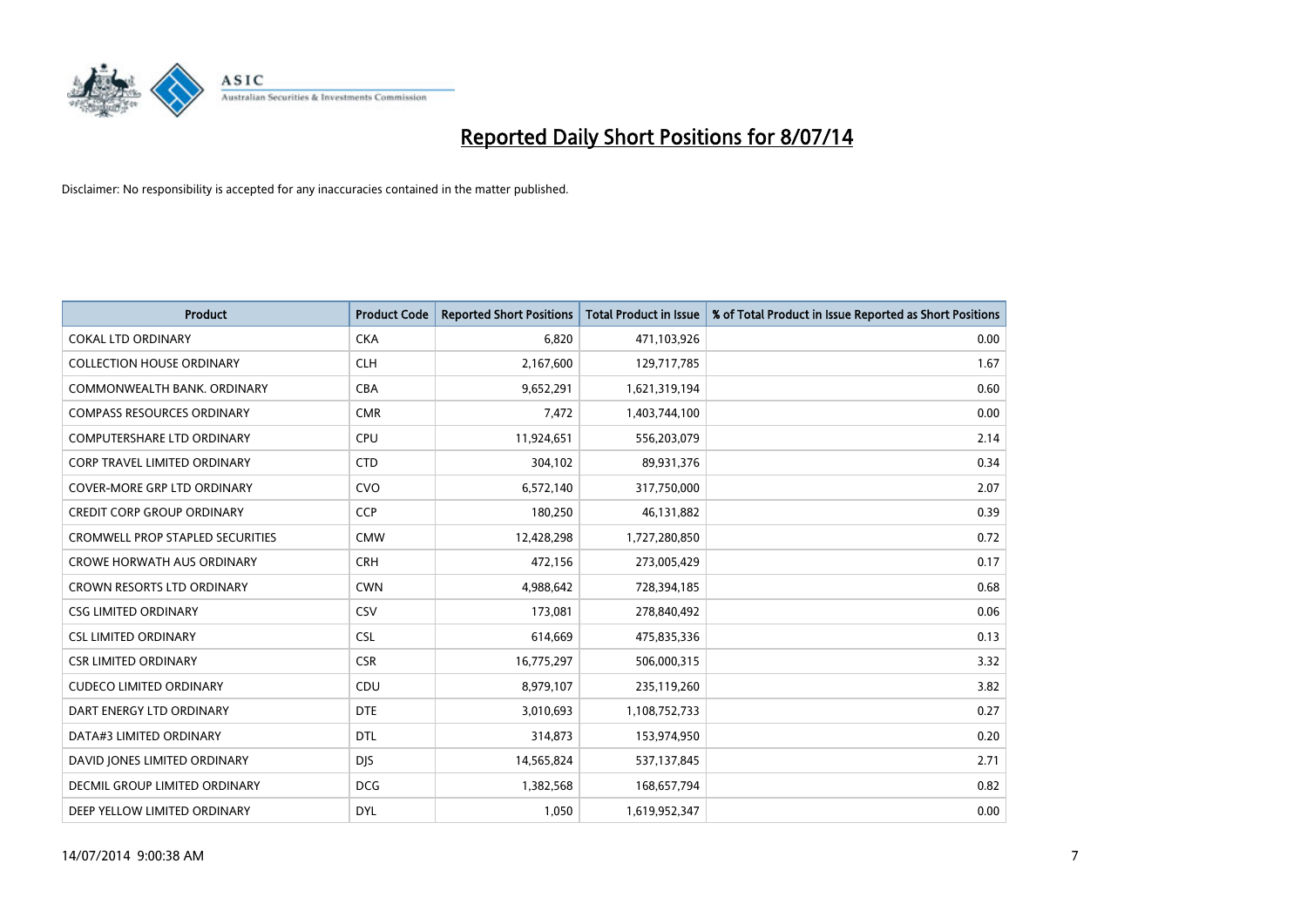

| <b>Product</b>                       | <b>Product Code</b> | <b>Reported Short Positions</b> | <b>Total Product in Issue</b> | % of Total Product in Issue Reported as Short Positions |
|--------------------------------------|---------------------|---------------------------------|-------------------------------|---------------------------------------------------------|
| DEXUS PROPERTY GROUP STAPLED UNITS   | <b>DXS</b>          | 23,333,995                      | 5,433,110,810                 | 0.43                                                    |
| DICK SMITH HLDGS ORDINARY            | <b>DSH</b>          | 17,799,051                      | 236,511,364                   | 7.53                                                    |
| DISCOVERY METALS LTD ORDINARY        | <b>DML</b>          | 1,310,235                       | 644,039,581                   | 0.20                                                    |
| DOMINO PIZZA ENTERPR ORDINARY        | <b>DMP</b>          | 2,470,135                       | 85,933,273                    | 2.87                                                    |
| DONACO INTERNATIONAL ORDINARY        | <b>DNA</b>          | 1,644,234                       | 460,282,631                   | 0.36                                                    |
| DORAY MINERALS LTD ORDINARY          | <b>DRM</b>          | 53,656                          | 163,401,768                   | 0.03                                                    |
| DOWNER EDI LIMITED ORDINARY          | <b>DOW</b>          | 18,770,938                      | 435,399,975                   | 4.31                                                    |
| DRILLSEARCH ENERGY ORDINARY          | <b>DLS</b>          | 16,738,672                      | 445,898,470                   | 3.75                                                    |
| DUET GROUP STAPLED US PROHIBIT.      | <b>DUE</b>          | 4,030,920                       | 1,317,809,323                 | 0.31                                                    |
| DULUXGROUP LIMITED ORDINARY          | <b>DLX</b>          | 1,380,663                       | 383,503,942                   | 0.36                                                    |
| DWS LTD ORDINARY                     | <b>DWS</b>          | 15,096                          | 132,362,763                   | 0.01                                                    |
| ECHO ENTERTAINMENT ORDINARY          | <b>EGP</b>          | 9,614,065                       | 825,672,730                   | 1.16                                                    |
| ELDERS LIMITED ORDINARY              | <b>ELD</b>          | 19,076,591                      | 455,013,329                   | 4.19                                                    |
| ELEMENTAL MINERALS ORDINARY          | <b>ELM</b>          | 129,128                         | 305,063,391                   | 0.04                                                    |
| <b>EMECO HOLDINGS ORDINARY</b>       | <b>EHL</b>          | 9,004,786                       | 599,675,707                   | 1.50                                                    |
| <b>ENDEAVOUR MIN CORP CDI 1:1</b>    | <b>EVR</b>          | 31,265                          | 57,448,149                    | 0.05                                                    |
| ENERGY RESOURCES ORDINARY 'A'        | ERA                 | 10,026,274                      | 517,725,062                   | 1.94                                                    |
| <b>ENERGY WORLD CORPOR. ORDINARY</b> | <b>EWC</b>          | 42,676,514                      | 1,734,166,672                 | 2.46                                                    |
| <b>ENVESTRA LIMITED ORDINARY</b>     | <b>ENV</b>          | 855,647                         | 1,796,808,474                 | 0.05                                                    |
| EQUATORIAL RES LTD ORDINARY          | EQX                 | 174                             | 122,185,353                   | 0.00                                                    |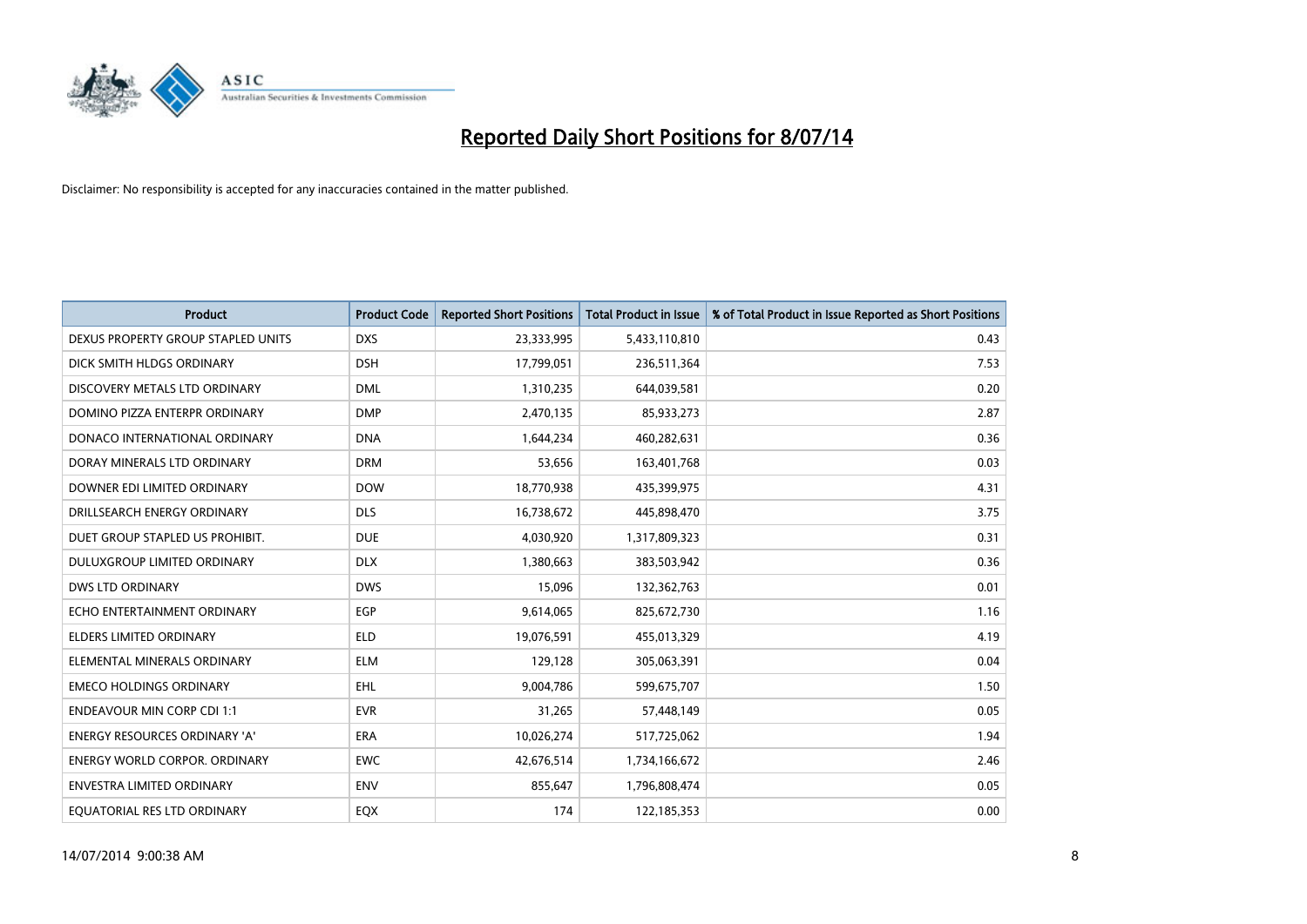

| <b>Product</b>                         | <b>Product Code</b> | <b>Reported Short Positions</b> | <b>Total Product in Issue</b> | % of Total Product in Issue Reported as Short Positions |
|----------------------------------------|---------------------|---------------------------------|-------------------------------|---------------------------------------------------------|
| EQUITY TRUSTEES ORDINARY               | EQT                 | 19                              | 19,104,667                    | 0.00                                                    |
| ERM POWER LIMITED ORDINARY             | EPW                 | 389,598                         | 239,269,727                   | 0.16                                                    |
| EVOLUTION MINING LTD ORDINARY          | <b>EVN</b>          | 26,734,326                      | 709,989,453                   | 3.77                                                    |
| FAIRFAX MEDIA LTD ORDINARY             | <b>FXI</b>          | 75,056,870                      | 2,351,955,725                 | 3.19                                                    |
| <b>FANTASTIC HOLDINGS ORDINARY</b>     | <b>FAN</b>          | 15,676                          | 103,068,398                   | 0.02                                                    |
| FAR LTD ORDINARY                       | <b>FAR</b>          | 4,924,327                       | 2,699,846,742                 | 0.18                                                    |
| FEDERATION CNTRES ORD/UNIT STAPLED SEC | <b>FDC</b>          | 1,617,361                       | 1,427,641,565                 | 0.11                                                    |
| <b>FINBAR GROUP LIMITED ORDINARY</b>   | <b>FRI</b>          | 17,691                          | 227,018,204                   | 0.01                                                    |
| FISHER & PAYKEL H. ORDINARY            | <b>FPH</b>          | 1,984                           | 554,806,201                   | 0.00                                                    |
| FLEETWOOD CORP ORDINARY                | <b>FWD</b>          | 2,128,224                       | 60,581,211                    | 3.51                                                    |
| FLETCHER BUILDING ORDINARY             | <b>FBU</b>          | 1,386,784                       | 687,854,788                   | 0.20                                                    |
| FLEXIGROUP LIMITED ORDINARY            | <b>FXL</b>          | 3,205,544                       | 304,096,060                   | 1.05                                                    |
| FLIGHT CENTRE TRAVEL ORDINARY          | <b>FLT</b>          | 5,860,952                       | 100,571,642                   | 5.83                                                    |
| FLINDERS MINES LTD ORDINARY            | <b>FMS</b>          | 18,340,000                      | 2,400,995,602                 | 0.76                                                    |
| <b>FOCUS MINERALS LTD ORDINARY</b>     | <b>FML</b>          | 1,936,206                       | 9,137,375,877                 | 0.02                                                    |
| <b>FOLKESTONE EDU TRUST UNITS</b>      | FET                 | 13                              | 205,069,661                   | 0.00                                                    |
| FORGE GROUP LIMITED ORDINARY           | FGE                 | 283,130                         | 86,169,014                    | 0.33                                                    |
| FORTESCUE METALS GRP ORDINARY          | <b>FMG</b>          | 205,451,049                     | 3,113,798,151                 | 6.60                                                    |
| FREEDOM FOOD LTD ORDINARY              | <b>FNP</b>          | 13,870                          | 150,645,371                   | 0.01                                                    |
| <b>G.U.D. HOLDINGS ORDINARY</b>        | GUD                 | 3,228,999                       | 70,939,492                    | 4.55                                                    |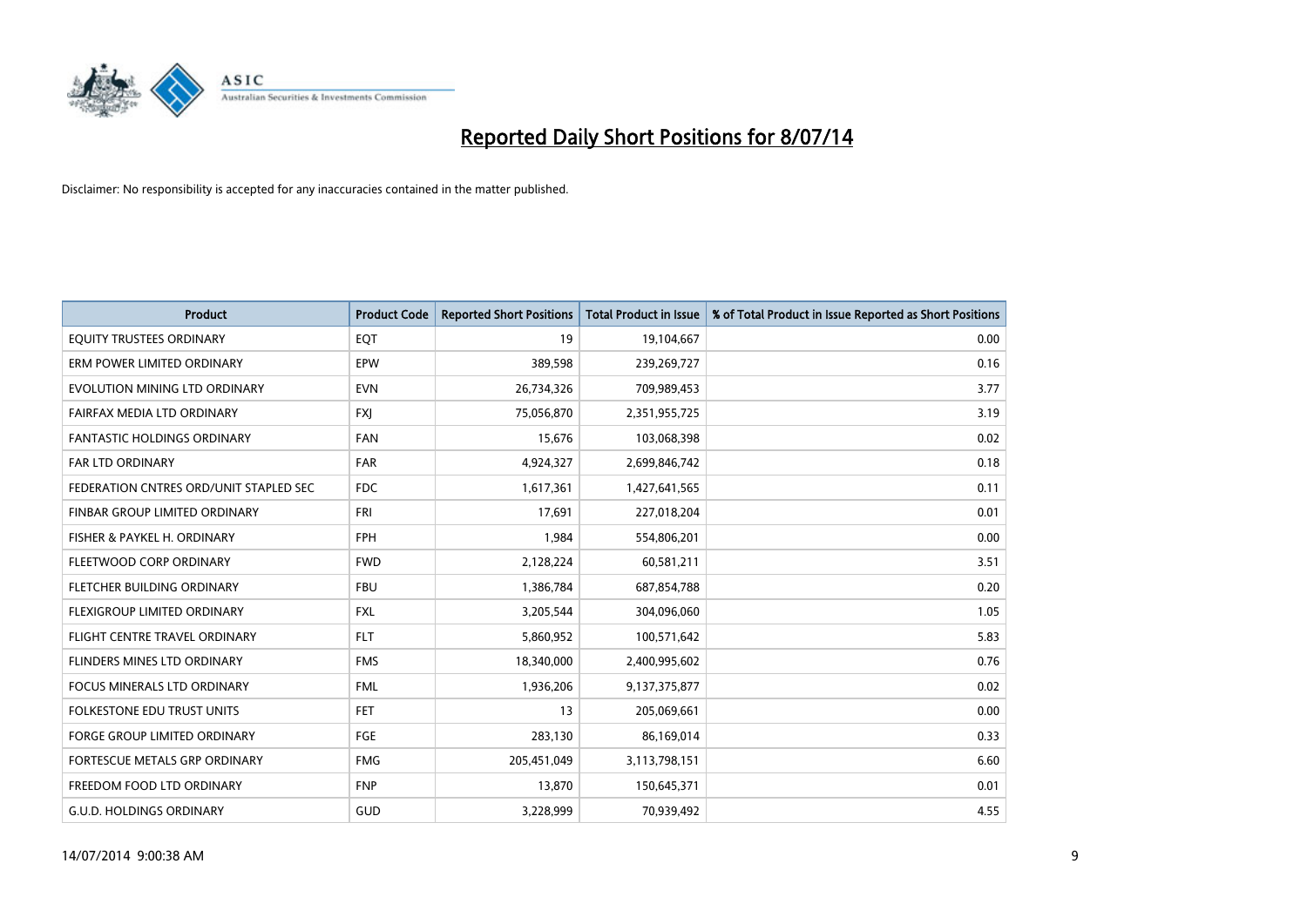

| <b>Product</b>                                   | <b>Product Code</b> | <b>Reported Short Positions</b> | <b>Total Product in Issue</b> | % of Total Product in Issue Reported as Short Positions |
|--------------------------------------------------|---------------------|---------------------------------|-------------------------------|---------------------------------------------------------|
| <b>G8 EDUCATION LIMITED ORDINARY</b>             | <b>GEM</b>          | 7,908,332                       | 330,941,088                   | 2.39                                                    |
| <b>GALAXY RESOURCES ORDINARY</b>                 | <b>GXY</b>          | 46,556                          | 1,027,077,829                 | 0.00                                                    |
| <b>GDI PROPERTY GRP STAPLED SECURITIES</b>       | GDI                 | 168,323                         | 567,575,025                   | 0.03                                                    |
| <b>GENETIC TECHNOLOGIES ORDINARY</b>             | <b>GTG</b>          | 810,000                         | 613,918,492                   | 0.13                                                    |
| <b>GENWORTH MORTGAGE ORDINARY</b>                | <b>GMA</b>          | 3,137,687                       | 650,000,000                   | 0.48                                                    |
| <b>GEODYNAMICS LIMITED ORDINARY</b>              | GDY                 | 819                             | 435,880,130                   | 0.00                                                    |
| <b>GINDALBIE METALS LTD ORDINARY</b>             | GBG                 | 34,732,200                      | 1,494,007,381                 | 2.32                                                    |
| <b>GOODMAN FIELDER. ORDINARY</b>                 | <b>GFF</b>          | 11,619,055                      | 1,955,559,207                 | 0.59                                                    |
| <b>GOODMAN GROUP STAPLED</b>                     | <b>GMG</b>          | 7,926,153                       | 1,727,685,976                 | 0.46                                                    |
| <b>GPT GROUP STAPLED SEC.</b>                    | <b>GPT</b>          | 4,491,372                       | 1,685,460,955                 | 0.27                                                    |
| <b>GRAINCORP LIMITED A CLASS ORDINARY</b>        | <b>GNC</b>          | 11,205,301                      | 228,855,628                   | 4.90                                                    |
| <b>GRANGE RESOURCES. ORDINARY</b>                | GRR                 | 5,048,028                       | 1,157,097,869                 | 0.44                                                    |
| <b>GREENCROSS LIMITED ORDINARY</b>               | <b>GXL</b>          | 585,409                         | 102,684,303                   | 0.57                                                    |
| <b>GREENLAND MIN EN LTD ORDINARY</b>             | GGG                 | 6,619,806                       | 576,477,827                   | 1.15                                                    |
| GREENLAND MIN EN LTD RIGHTS 26-JUN-14            | GGGR                | 4,630                           | 88,685,050                    | 0.01                                                    |
| <b>GROWTHPOINT PROPERTY ORD/UNIT STAPLED SEC</b> | GOZ                 | 21,205                          | 540,115,360                   | 0.00                                                    |
| <b>GRYPHON MINERALS LTD ORDINARY</b>             | GRY                 | 4,282,075                       | 401,011,505                   | 1.07                                                    |
| <b>GUILDFORD COAL LTD ORDINARY</b>               | <b>GUF</b>          | 47,891                          | 761,857,020                   | 0.01                                                    |
| <b>GWA GROUP LTD ORDINARY</b>                    | <b>GWA</b>          | 17,048,114                      | 306,533,770                   | 5.56                                                    |
| <b>HARVEY NORMAN ORDINARY</b>                    | <b>HVN</b>          | 57,656,848                      | 1,062,316,784                 | 5.43                                                    |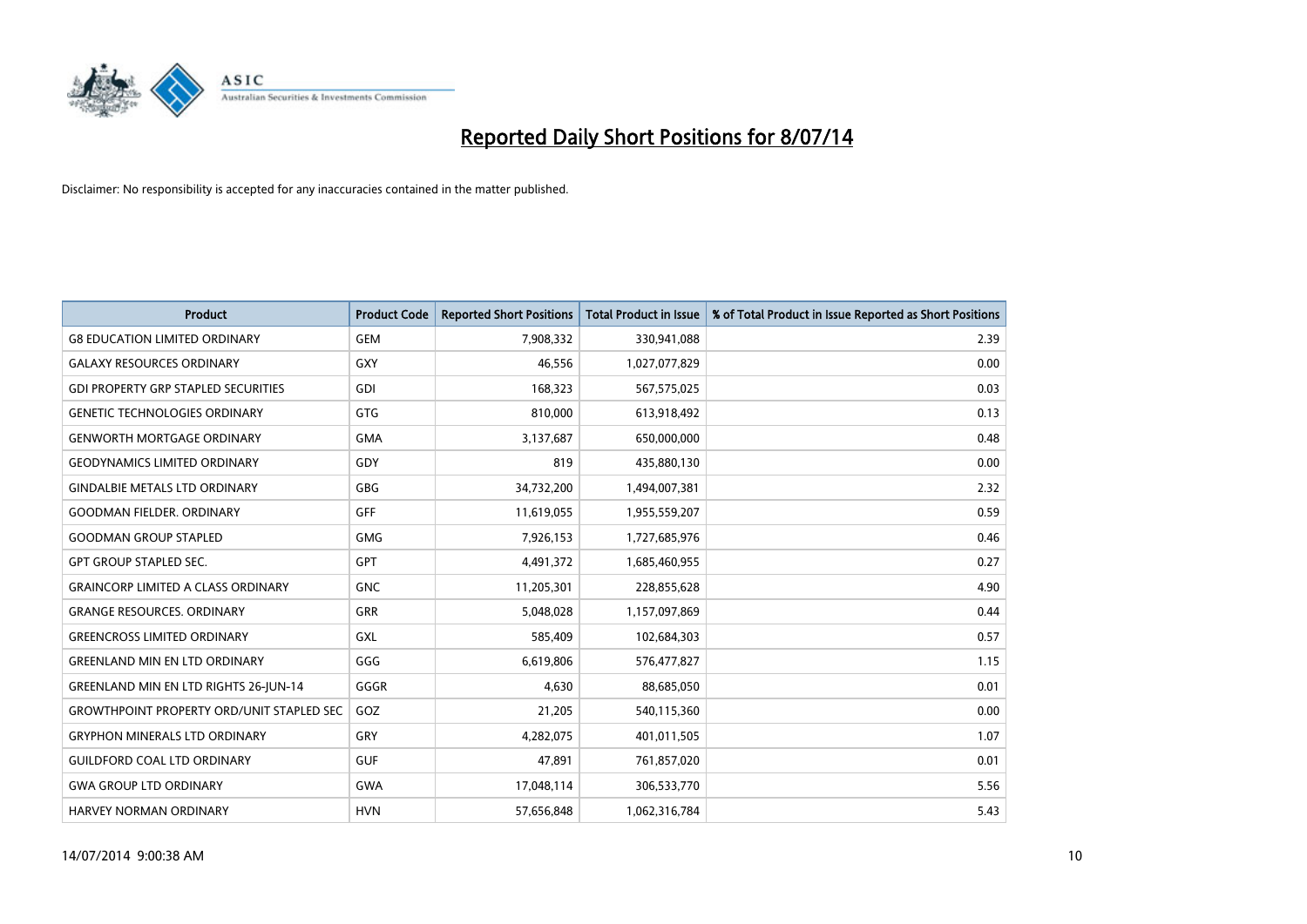

| <b>Product</b>                           | <b>Product Code</b> | <b>Reported Short Positions</b> | <b>Total Product in Issue</b> | % of Total Product in Issue Reported as Short Positions |
|------------------------------------------|---------------------|---------------------------------|-------------------------------|---------------------------------------------------------|
| <b>HENDERSON GROUP CDI 1:1</b>           | <b>HGG</b>          | 1,253,315                       | 662,378,459                   | 0.19                                                    |
| HFA HOLDINGS LIMITED ORDINARY            | <b>HFA</b>          | 3,809                           | 136,548,880                   | 0.00                                                    |
| HIGHFIELD RES LTD ORDINARY               | <b>HFR</b>          | 76,134                          | 155,825,003                   | 0.05                                                    |
| HIGHLANDS PACIFIC ORDINARY               | <b>HIG</b>          | 3,153                           | 854,261,346                   | 0.00                                                    |
| <b>HILLS LTD ORDINARY</b>                | <b>HIL</b>          | 96,454                          | 234,673,087                   | 0.04                                                    |
| HORIZON OIL LIMITED ORDINARY             | <b>HZN</b>          | 60,726,657                      | 1,301,981,265                 | 4.66                                                    |
| <b>IBUY GROUP LTD ORDINARY</b>           | <b>IBY</b>          | 3,613,988                       | 426,069,834                   | 0.85                                                    |
| <b>ICAR ASIA LTD ORDINARY</b>            | ICQ                 | 3,970                           | 122,502,174                   | 0.00                                                    |
| <b>IINET LIMITED ORDINARY</b>            | <b>IIN</b>          | 7,713,738                       | 161,238,847                   | 4.78                                                    |
| <b>ILUKA RESOURCES ORDINARY</b>          | ILU                 | 38,108,445                      | 418,700,517                   | 9.10                                                    |
| <b>IMDEX LIMITED ORDINARY</b>            | <b>IMD</b>          | 3,301,718                       | 212,110,368                   | 1.56                                                    |
| <b>INCITEC PIVOT ORDINARY</b>            | <b>IPL</b>          | 27,420,407                      | 1,654,998,197                 | 1.66                                                    |
| <b>INDEPENDENCE GROUP ORDINARY</b>       | <b>IGO</b>          | 225,516                         | 233,323,905                   | 0.10                                                    |
| <b>INDOPHIL RESOURCES ORDINARY</b>       | <b>IRN</b>          | 153,250                         | 1,203,146,194                 | 0.01                                                    |
| <b>INDUSTRIA REIT STAPLED</b>            | <b>IDR</b>          | 68,723                          | 125,000,001                   | 0.05                                                    |
| <b>INFIGEN ENERGY STAPLED SECURITIES</b> | <b>IFN</b>          | 2,584,335                       | 764,993,434                   | 0.34                                                    |
| <b>INFOMEDIA LTD ORDINARY</b>            | <b>IFM</b>          | 16,908                          | 306,766,855                   | 0.01                                                    |
| INGENIA GROUP STAPLED SECURITIES         | <b>INA</b>          | 2,270,574                       | 678,058,232                   | 0.33                                                    |
| <b>INSURANCE AUSTRALIA ORDINARY</b>      | IAG                 | 16,019,717                      | 2,341,618,048                 | 0.68                                                    |
| <b>INTREPID MINES ORDINARY</b>           | <b>IAU</b>          | 6,688,888                       | 557,343,570                   | 1.20                                                    |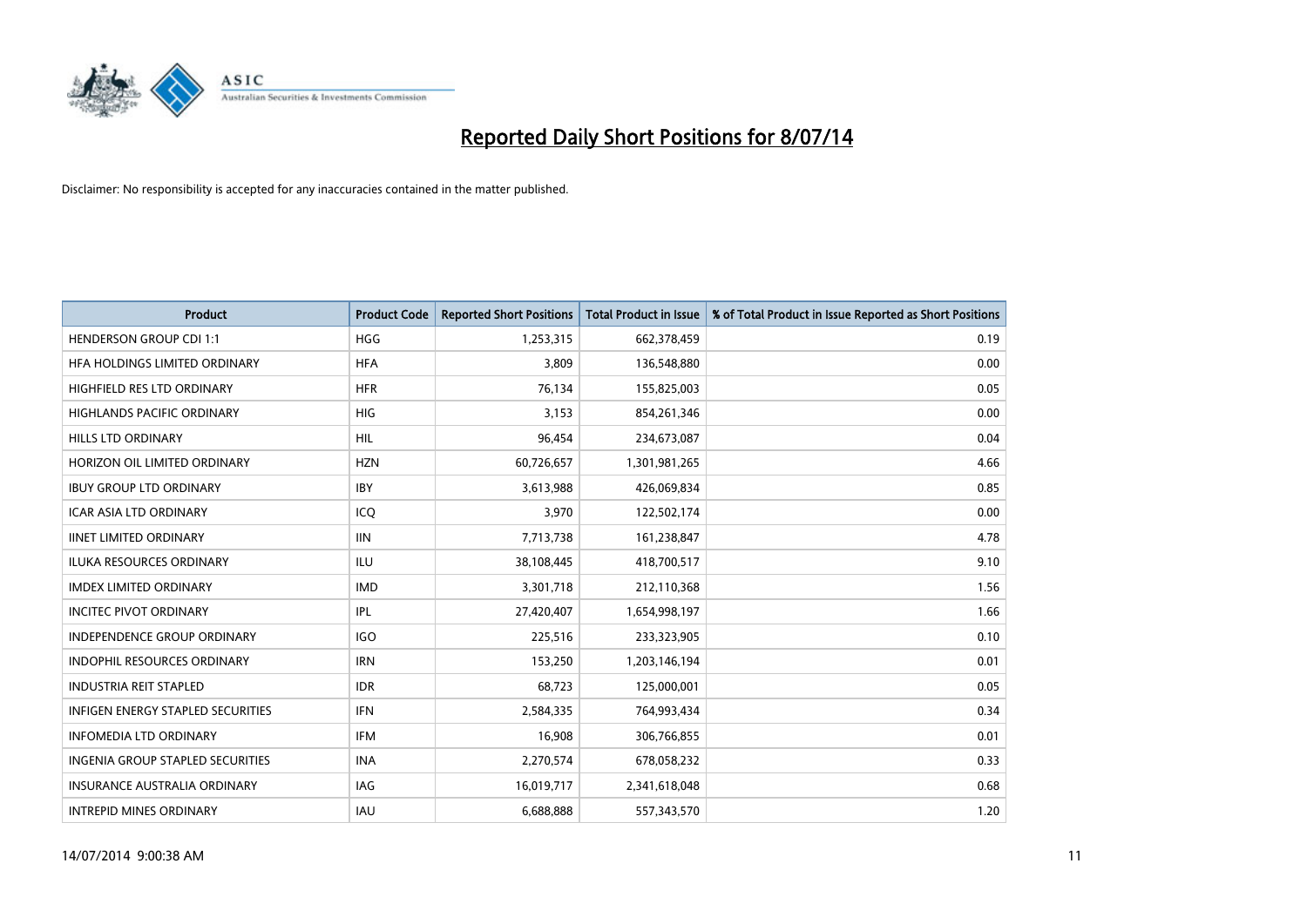

| <b>Product</b>                                | <b>Product Code</b> | <b>Reported Short Positions</b> | <b>Total Product in Issue</b> | % of Total Product in Issue Reported as Short Positions |
|-----------------------------------------------|---------------------|---------------------------------|-------------------------------|---------------------------------------------------------|
| <b>INVESTA OFFICE FUND STAPLED SECURITIES</b> | <b>IOF</b>          | 629,355                         | 614,047,458                   | 0.10                                                    |
| <b>INVOCARE LIMITED ORDINARY</b>              | <b>IVC</b>          | 4,996,462                       | 110,030,298                   | 4.54                                                    |
| <b>IOOF HOLDINGS LTD ORDINARY</b>             | IFL                 | 7,104,844                       | 232,118,034                   | 3.06                                                    |
| <b>IPROPERTY GROUP LTD ORDINARY</b>           | <b>IPP</b>          | 3,615,146                       | 181,703,204                   | 1.99                                                    |
| <b>IRESS LIMITED ORDINARY</b>                 | <b>IRE</b>          | 4,306,781                       | 159,097,319                   | 2.71                                                    |
| <b>IRON ORE HOLDINGS ORDINARY</b>             | <b>IOH</b>          | 26,197                          | 161,174,005                   | 0.02                                                    |
| <b>ISELECT LTD ORDINARY</b>                   | <b>ISU</b>          | 323,182                         | 260,889,894                   | 0.12                                                    |
| <b>ISENTIA GROUP LTD ORDINARY</b>             | <b>ISD</b>          | 49,998                          | 200,000,001                   | 0.02                                                    |
| JAMES HARDIE INDUST CHESS DEPOSITARY INT      | <b>IHX</b>          | 3,154,515                       | 444,867,063                   | 0.71                                                    |
| JAPARA HEALTHCARE LT ORDINARY                 | <b>IHC</b>          | 4,954,368                       | 262,500,000                   | 1.89                                                    |
| <b>JB HI-FI LIMITED ORDINARY</b>              | <b>JBH</b>          | 12,595,290                      | 98,947,309                    | 12.73                                                   |
| <b>KAGARA LTD ORDINARY</b>                    | KZL                 | 4,528,381                       | 798,953,117                   | 0.57                                                    |
| KAROON GAS AUSTRALIA ORDINARY                 | <b>KAR</b>          | 14,364,022                      | 255,841,581                   | 5.61                                                    |
| KATHMANDU HOLD LTD ORDINARY                   | <b>KMD</b>          | 2,774,137                       | 200,633,469                   | 1.38                                                    |
| <b>KBL MINING LIMITED ORDINARY</b>            | <b>KBL</b>          | 1,820                           | 393,535,629                   | 0.00                                                    |
| KINGSGATE CONSOLID. ORDINARY                  | <b>KCN</b>          | 9,094,551                       | 223,584,937                   | 4.07                                                    |
| KINGSROSE MINING LTD ORDINARY                 | <b>KRM</b>          | 506,660                         | 358,611,493                   | 0.14                                                    |
| LEIGHTON HOLDINGS ORDINARY                    | LEI                 | 6,311,021                       | 338,503,563                   | 1.86                                                    |
| LEND LEASE GROUP UNIT/ORD STAPLED             | <b>LLC</b>          | 5,086,505                       | 577,475,833                   | 0.88                                                    |
| LIQUEFIED NATURAL ORDINARY                    | LNG                 | 6,699,269                       | 446,479,015                   | 1.50                                                    |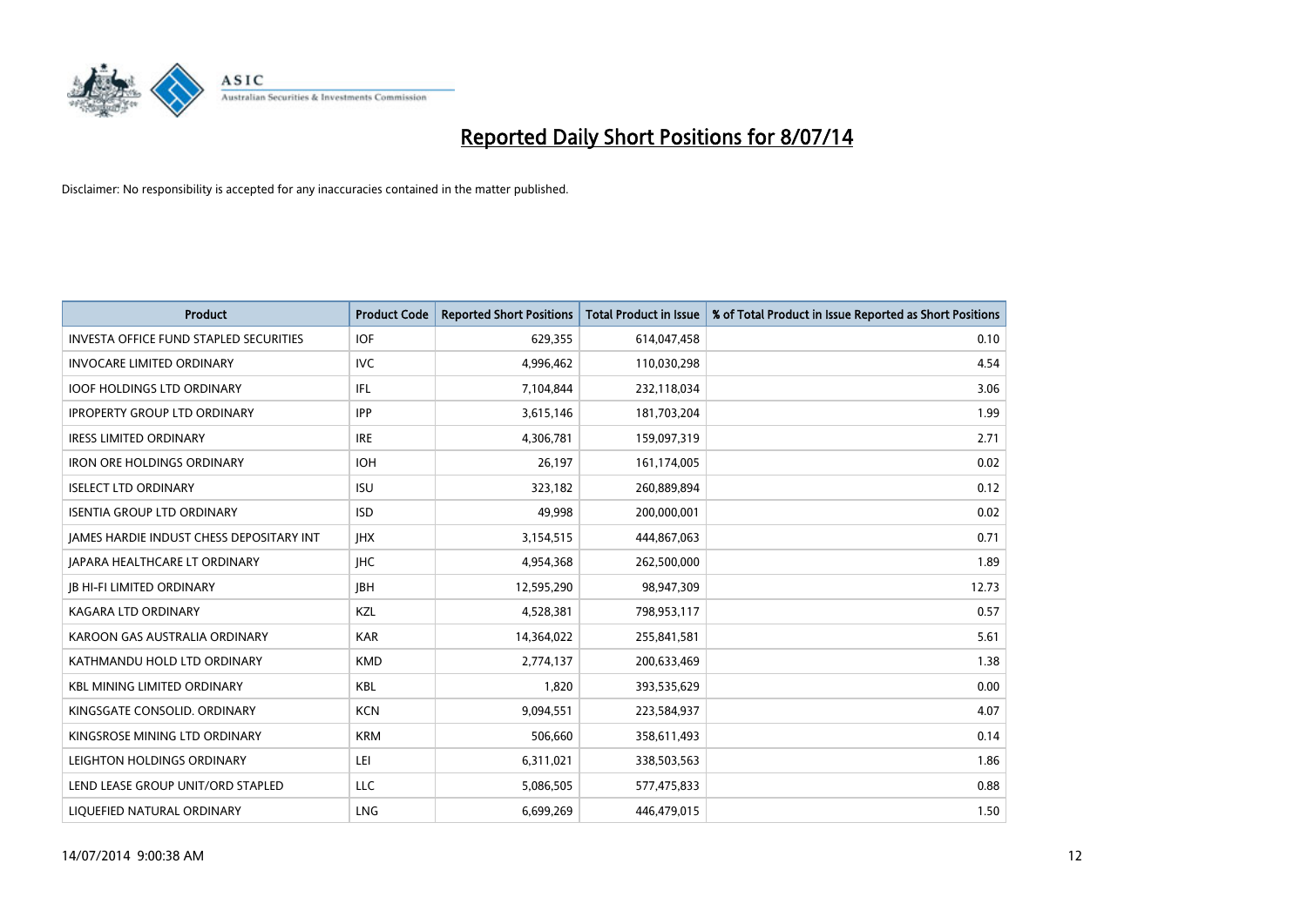

| <b>Product</b>                        | <b>Product Code</b> | <b>Reported Short Positions</b> | <b>Total Product in Issue</b> | % of Total Product in Issue Reported as Short Positions |
|---------------------------------------|---------------------|---------------------------------|-------------------------------|---------------------------------------------------------|
| <b>LOGICAMMS LIMITED ORDINARY</b>     | <b>LCM</b>          | 36,000                          | 71,178,179                    | 0.05                                                    |
| LONESTAR RESO LTD ORDINARY            | LNR                 | 106,615                         | 752,187,211                   | 0.01                                                    |
| <b>LYNAS CORPORATION ORDINARY</b>     | <b>LYC</b>          | 121,537,424                     | 2,333,661,566                 | 5.21                                                    |
| <b>M2 GRP LTD ORDINARY</b>            | <b>MTU</b>          | 13,919,296                      | 180,491,516                   | 7.71                                                    |
| <b>MACA LIMITED ORDINARY</b>          | <b>MLD</b>          | 138,461                         | 202,676,373                   | 0.07                                                    |
| <b>MACMAHON HOLDINGS ORDINARY</b>     | <b>MAH</b>          | 24,964                          | 1,261,699,966                 | 0.00                                                    |
| MACO ATLAS ROADS GRP ORDINARY STAPLED | <b>MOA</b>          | 3,892,834                       | 487,230,540                   | 0.80                                                    |
| MACQUARIE GROUP LTD ORDINARY          | MQG                 | 1,349,325                       | 321,175,323                   | 0.42                                                    |
| MAGELLAN FIN GRP LTD ORDINARY         | <b>MFG</b>          | 3,771,464                       | 158,842,157                   | 2.37                                                    |
| <b>MATRIX C &amp; E LTD ORDINARY</b>  | <b>MCE</b>          | 2,698,031                       | 94,555,428                    | 2.85                                                    |
| MAVERICK DRILLING ORDINARY            | <b>MAD</b>          | 4,745,594                       | 533,885,763                   | 0.89                                                    |
| <b>MAXITRANS INDUSTRIES ORDINARY</b>  | <b>MXI</b>          | 414,880                         | 185,075,653                   | 0.22                                                    |
| MAYNE PHARMA LTD ORDINARY             | <b>MYX</b>          | 2,356,095                       | 586,651,477                   | 0.40                                                    |
| MCMILLAN SHAKESPEARE ORDINARY         | <b>MMS</b>          | 719,600                         | 74,523,965                    | 0.97                                                    |
| <b>MCPHERSON'S LTD ORDINARY</b>       | <b>MCP</b>          | 69,034                          | 95,434,645                    | 0.07                                                    |
| MEDUSA MINING LTD ORDINARY            | <b>MML</b>          | 7,060,766                       | 207,794,301                   | 3.40                                                    |
| MELBOURNE IT LIMITED ORDINARY         | MLB                 | 11,022                          | 92,944,392                    | 0.01                                                    |
| <b>MERMAID MARINE ORDINARY</b>        | <b>MRM</b>          | 8,163,034                       | 366,766,098                   | 2.23                                                    |
| MESOBLAST LIMITED ORDINARY            | <b>MSB</b>          | 20,530,915                      | 321,640,094                   | 6.38                                                    |
| METALS X LIMITED ORDINARY             | <b>MLX</b>          | 1,342,296                       | 1,655,386,110                 | 0.08                                                    |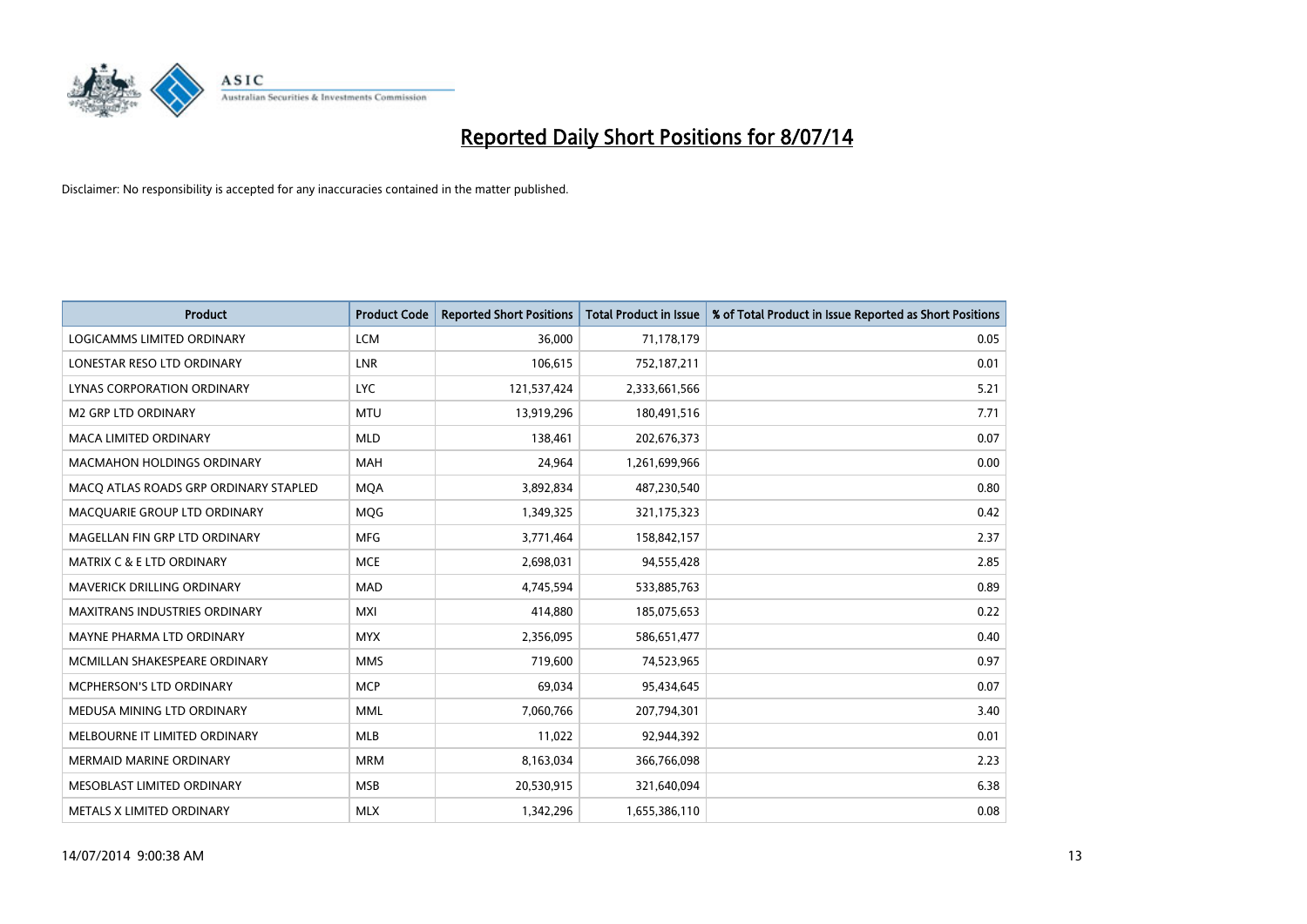

| <b>Product</b>                     | <b>Product Code</b> | <b>Reported Short Positions</b> | <b>Total Product in Issue</b> | % of Total Product in Issue Reported as Short Positions |
|------------------------------------|---------------------|---------------------------------|-------------------------------|---------------------------------------------------------|
| METCASH LIMITED ORDINARY           | <b>MTS</b>          | 102,024,953                     | 888,338,048                   | 11.48                                                   |
| METMINCO LIMITED ORDINARY          | <b>MNC</b>          | 142,147                         | 1,749,543,023                 | 0.01                                                    |
| MIGHTY RIVER POWER ORDINARY        | <b>MYT</b>          | 3,943,615                       | 1,400,012,517                 | 0.28                                                    |
| MINCOR RESOURCES NL ORDINARY       | <b>MCR</b>          | 33,461                          | 188,208,274                   | 0.02                                                    |
| MINERAL DEPOSITS ORDINARY          | <b>MDL</b>          | 978,701                         | 103,538,786                   | 0.95                                                    |
| MINERAL RESOURCES, ORDINARY        | <b>MIN</b>          | 12,845,343                      | 186,556,246                   | 6.89                                                    |
| MINT WIRELESS ORDINARY             | <b>MNW</b>          | 1,248,323                       | 450,872,395                   | 0.28                                                    |
| MIRABELA NICKEL LTD ORDINARY       | <b>MBN</b>          | 1,961,777                       | 929,710,216                   | 0.21                                                    |
| MIRVAC GROUP STAPLED SECURITIES    | <b>MGR</b>          | 1,919,424                       | 3,692,279,772                 | 0.05                                                    |
| MOKO SOCIAL MEDIA ORDINARY         | <b>MKB</b>          | 73,103                          | 596,853,091                   | 0.01                                                    |
| MOLOPO ENERGY LTD ORDINARY         | <b>MPO</b>          | 172,623                         | 248,520,949                   | 0.07                                                    |
| <b>MONADELPHOUS GROUP ORDINARY</b> | <b>MND</b>          | 11,922,253                      | 92,679,570                    | 12.86                                                   |
| MONASH IVF GROUP LTD ORDINARY      | <b>MVF</b>          | 555,908                         | 231,081,089                   | 0.24                                                    |
| MORTGAGE CHOICE LTD ORDINARY       | <b>MOC</b>          | 10,026                          | 123,780,387                   | 0.01                                                    |
| <b>MOUNT GIBSON IRON ORDINARY</b>  | <b>MGX</b>          | 14,039,897                      | 1,090,584,232                 | 1.29                                                    |
| MULTIPLEX SITES SITES              | <b>MXUPA</b>        | 1,862                           | 4,500,000                     | 0.04                                                    |
| MYER HOLDINGS LTD ORDINARY         | <b>MYR</b>          | 63,432,169                      | 585,684,551                   | 10.83                                                   |
| <b>MYSTATE LIMITED ORDINARY</b>    | <b>MYS</b>          | 8,316                           | 87,261,995                    | 0.01                                                    |
| NANOSONICS LIMITED ORDINARY        | <b>NAN</b>          | 1,678,513                       | 263,823,826                   | 0.64                                                    |
| NATIONAL AUST. BANK ORDINARY       | <b>NAB</b>          | 6,261,113                       | 2,353,916,258                 | 0.27                                                    |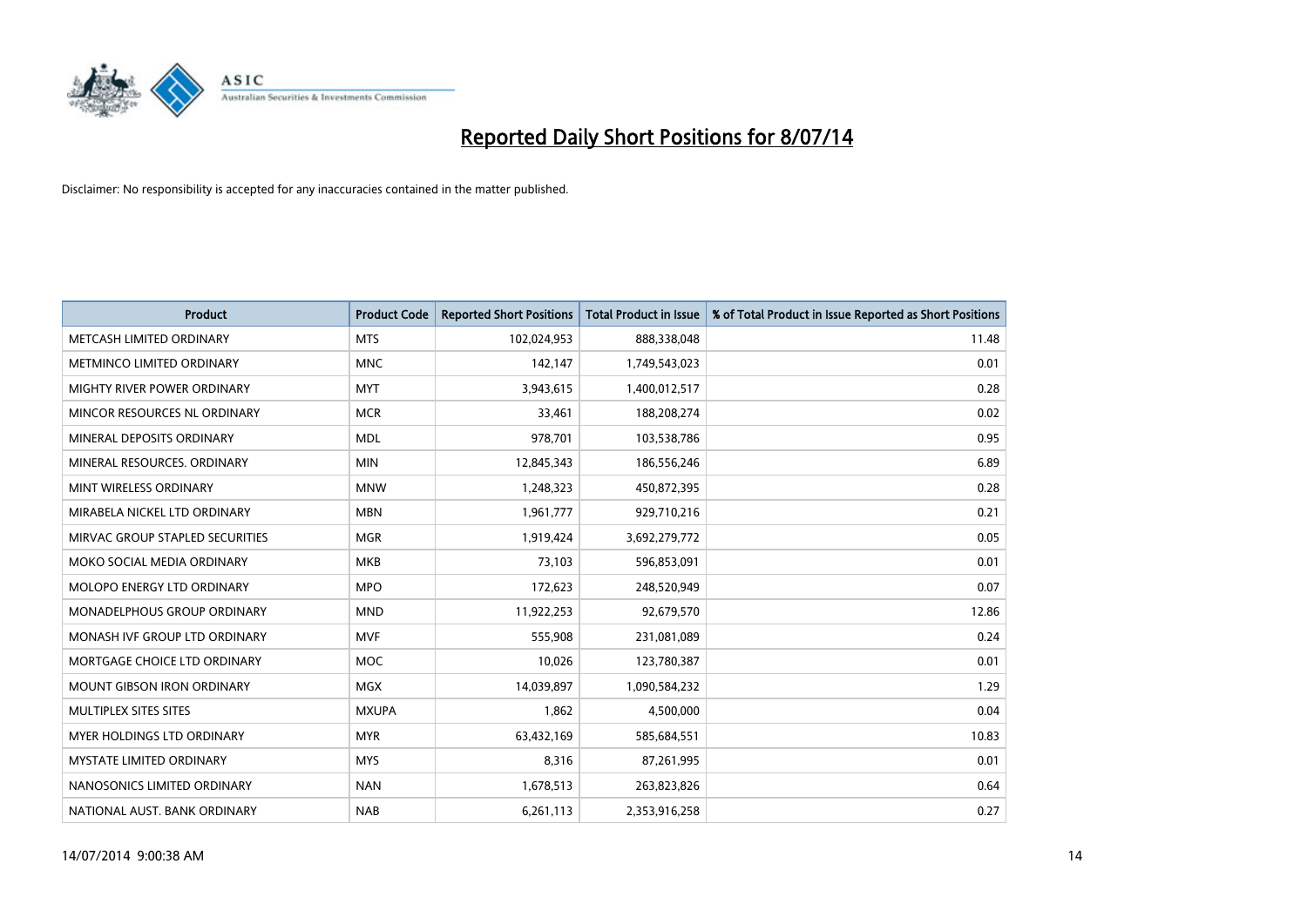

| <b>Product</b>                | <b>Product Code</b> | <b>Reported Short Positions</b> | <b>Total Product in Issue</b> | % of Total Product in Issue Reported as Short Positions |
|-------------------------------|---------------------|---------------------------------|-------------------------------|---------------------------------------------------------|
| NATIONAL STORAGE STAPLED      | <b>NSR</b>          | 528,621                         | 244,897,096                   | 0.22                                                    |
| NAVITAS LIMITED ORDINARY      | <b>NVT</b>          | 2,786,593                       | 375,712,581                   | 0.74                                                    |
| NEARMAP LTD ORDINARY          | <b>NEA</b>          | 419,487                         | 337,346,101                   | 0.12                                                    |
| NEON ENERGY LIMITED ORDINARY  | <b>NEN</b>          | 184,150                         | 553,037,848                   | 0.03                                                    |
| NEUREN PHARMACEUT, ORDINARY   | <b>NEU</b>          | 225,038                         | 1,555,354,272                 | 0.01                                                    |
| NEW HOPE CORPORATION ORDINARY | <b>NHC</b>          | 1,082,236                       | 830,933,112                   | 0.13                                                    |
| NEWCREST MINING ORDINARY      | <b>NCM</b>          | 13,597,181                      | 766,510,971                   | 1.77                                                    |
| NEWS CORP A NON-VOTING CDI    | <b>NWSLV</b>        | 412,133                         | 3,103,217                     | 13.28                                                   |
| NEWS CORP B VOTING CDI        | <b>NWS</b>          | 2,287,046                       | 21,214,876                    | 10.78                                                   |
| NEWSAT LIMITED ORDINARY       | <b>NWT</b>          | 8,191,762                       | 612,199,841                   | 1.34                                                    |
| NEXTDC LIMITED ORDINARY       | <b>NXT</b>          | 16,090,968                      | 193,154,486                   | 8.33                                                    |
| NEXUS ENERGY LIMITED ORDINARY | <b>NXS</b>          | 83,985                          | 1,330,219,459                 | 0.01                                                    |
| NIB HOLDINGS LIMITED ORDINARY | <b>NHF</b>          | 2,268,427                       | 439,004,182                   | 0.52                                                    |
| NIDO PETROLEUM ORDINARY       | <b>NDO</b>          | 42,500                          | 2,049,984,302                 | 0.00                                                    |
| NINE ENTERTAINMENT ORDINARY   | <b>NEC</b>          | 9,231,275                       | 940,295,023                   | 0.98                                                    |
| NOBLE MINERAL RES ORDINARY    | <b>NMG</b>          | 2,365,726                       | 666,397,952                   | 0.36                                                    |
| NORTHERN IRON LTD ORDINARY    | <b>NFE</b>          | 11,392                          | 484,405,314                   | 0.00                                                    |
| NORTHERN STAR ORDINARY        | <b>NST</b>          | 2,431,124                       | 587,259,647                   | 0.41                                                    |
| NRW HOLDINGS LIMITED ORDINARY | <b>NWH</b>          | 12,452,769                      | 278,888,011                   | 4.47                                                    |
| NUFARM LIMITED ORDINARY       | <b>NUF</b>          | 16,501,664                      | 264,021,627                   | 6.25                                                    |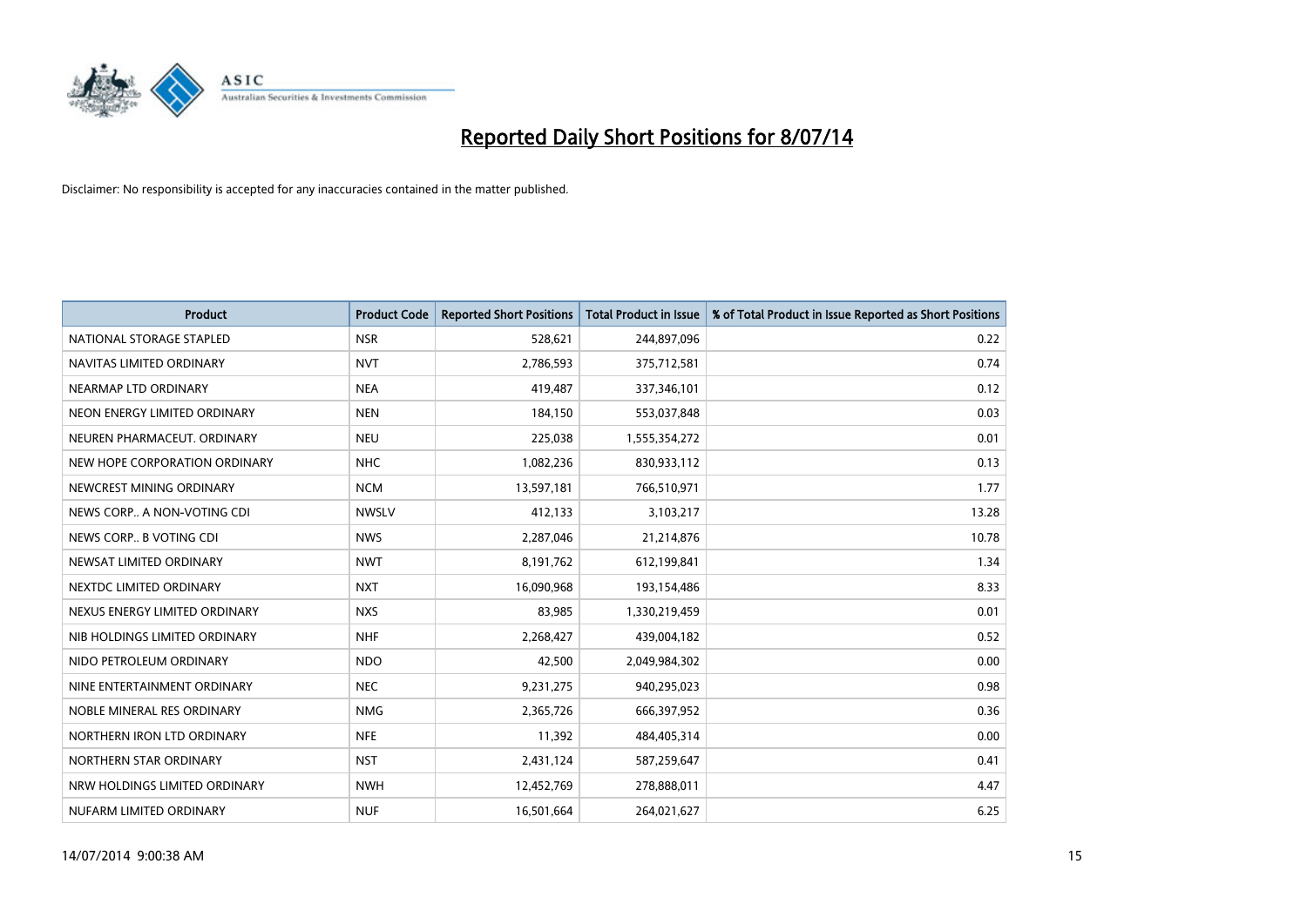

| <b>Product</b>                        | <b>Product Code</b> | <b>Reported Short Positions</b> | <b>Total Product in Issue</b> | % of Total Product in Issue Reported as Short Positions |
|---------------------------------------|---------------------|---------------------------------|-------------------------------|---------------------------------------------------------|
| NUPLEX INDUSTRIES ORDINARY            | <b>NPX</b>          | 1,000                           | 198,125,827                   | 0.00                                                    |
| OCEANAGOLD CORP. CHESS DEPOSITARY INT | <b>OGC</b>          | 1,682,102                       | 301,345,186                   | 0.56                                                    |
| OIL SEARCH LTD ORDINARY               | OSH                 | 11,506,100                      | 1,519,022,225                 | 0.76                                                    |
| OM HOLDINGS LIMITED ORDINARY          | <b>OMH</b>          | 58,321                          | 733,423,337                   | 0.01                                                    |
| ORICA LIMITED ORDINARY                | ORI                 | 11,599,794                      | 372,743,291                   | 3.11                                                    |
| ORIGIN ENERGY ORDINARY                | <b>ORG</b>          | 7,256,296                       | 1,103,646,907                 | 0.66                                                    |
| OROCOBRE LIMITED ORDINARY             | <b>ORE</b>          | 2,112,465                       | 132,041,911                   | 1.60                                                    |
| ORORA LIMITED ORDINARY                | <b>ORA</b>          | 1,449,371                       | 1,206,684,923                 | 0.12                                                    |
| OROTONGROUP LIMITED ORDINARY          | ORL                 | 182,091                         | 40,880,902                    | 0.45                                                    |
| <b>OZ MINERALS ORDINARY</b>           | <b>OZL</b>          | 15,510,012                      | 303,470,022                   | 5.11                                                    |
| OZFOREX GROUP LTD ORDINARY            | <b>OFX</b>          | 7,766,099                       | 240,000,000                   | 3.24                                                    |
| PACIFIC BRANDS ORDINARY               | <b>PBG</b>          | 21,183,414                      | 917,226,291                   | 2.31                                                    |
| PACT GROUP HLDGS LTD ORDINARY         | PGH                 | 4,911,906                       | 294,097,961                   | 1.67                                                    |
| PALADIN ENERGY LTD ORDINARY           | <b>PDN</b>          | 114,833,286                     | 964, 367, 284                 | 11.91                                                   |
| PANAUST LIMITED ORDINARY              | <b>PNA</b>          | 345,727                         | 635,580,654                   | 0.05                                                    |
| PANORAMIC RESOURCES ORDINARY          | PAN                 | 274,591                         | 322,275,824                   | 0.09                                                    |
| PANTERRA GOLD LTD ORDINARY            | PGI                 | $\mathbf{1}$                    | 789,844,737                   | 0.00                                                    |
| PAPERLINX LIMITED ORDINARY            | <b>PPX</b>          | 44,770                          | 665,181,261                   | 0.01                                                    |
| PAPILLON RES LTD ORDINARY             | PIR                 | 6,382,855                       | 352,044,210                   | 1.81                                                    |
| PEET LIMITED ORDINARY                 | <b>PPC</b>          | 89,295                          | 433,389,348                   | 0.02                                                    |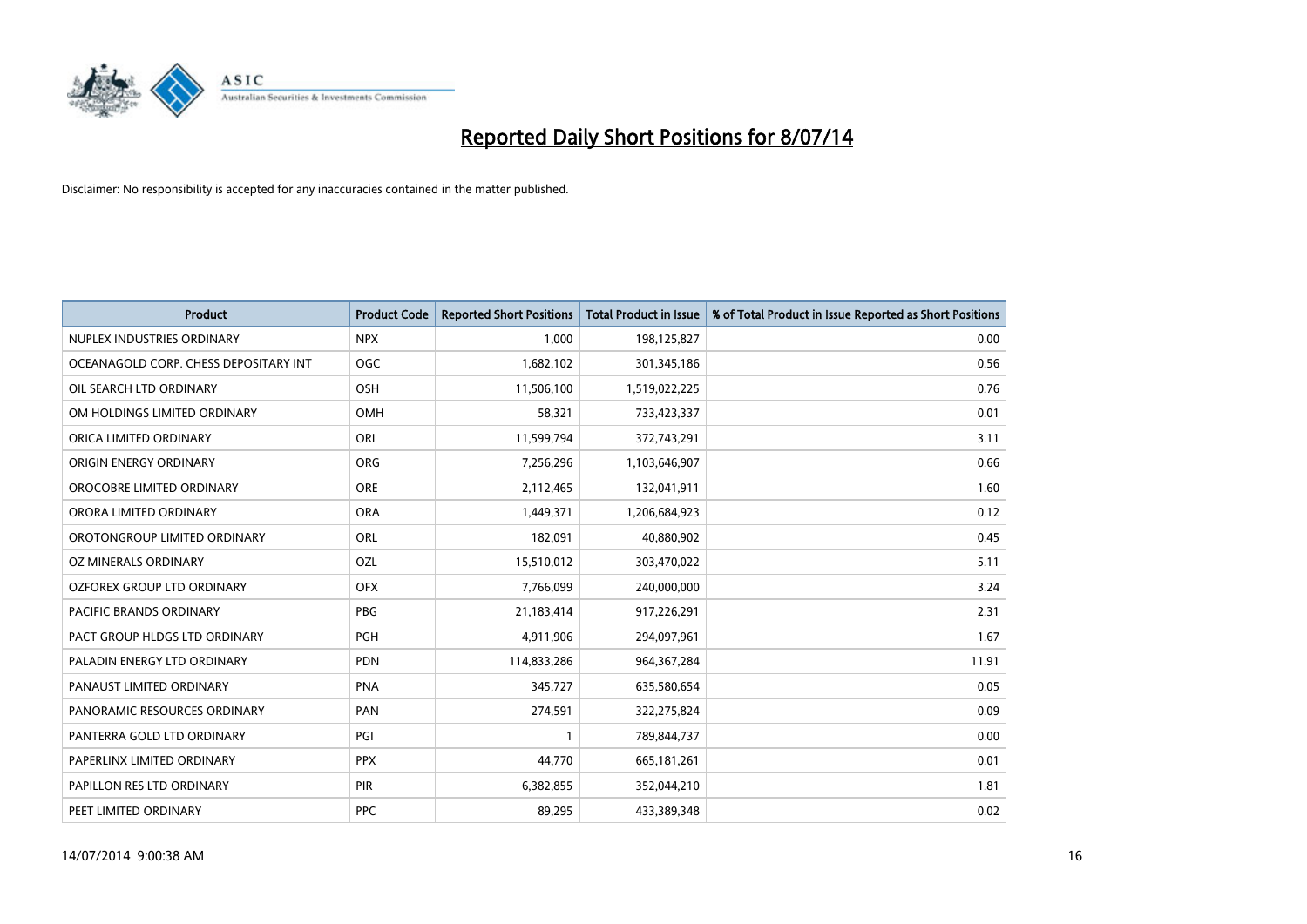

| <b>Product</b>                      | <b>Product Code</b> | <b>Reported Short Positions</b> | <b>Total Product in Issue</b> | % of Total Product in Issue Reported as Short Positions |
|-------------------------------------|---------------------|---------------------------------|-------------------------------|---------------------------------------------------------|
| PERPETUAL LIMITED ORDINARY          | PPT                 | 1,313,148                       | 46,574,426                    | 2.82                                                    |
| PERSEUS MINING LTD ORDINARY         | <b>PRU</b>          | 7,203,650                       | 526,656,401                   | 1.37                                                    |
| PHARMAXIS LTD ORDINARY              | <b>PXS</b>          | 125,857                         | 309,514,849                   | 0.04                                                    |
| PLATINUM ASSET ORDINARY             | <b>PTM</b>          | 1,061,622                       | 580,336,142                   | 0.18                                                    |
| PLATINUM AUSTRALIA ORDINARY         | <b>PLA</b>          | 836,027                         | 504,968,043                   | 0.17                                                    |
| PMP LIMITED ORDINARY                | <b>PMP</b>          | 1,544,399                       | 323,781,124                   | 0.48                                                    |
| PRANA BIOTECHNOLOGY ORDINARY        | <b>PBT</b>          | 3,693,404                       | 488,646,960                   | 0.76                                                    |
| PREMIER INVESTMENTS ORDINARY        | <b>PMV</b>          | 314,626                         | 155,714,874                   | 0.20                                                    |
| PRIMA BIOMED LTD ORDINARY           | <b>PRR</b>          | 133,561                         | 1,228,709,341                 | 0.01                                                    |
| PRIMARY HEALTH CARE ORDINARY        | <b>PRY</b>          | 18,371,775                      | 505,659,944                   | 3.63                                                    |
| PRIME MEDIA GRP LTD ORDINARY        | PRT                 | 1,715,604                       | 366,330,303                   | 0.47                                                    |
| PROGRAMMED ORDINARY                 | <b>PRG</b>          | 373,504                         | 118,253,992                   | 0.32                                                    |
| <b>QANTAS AIRWAYS ORDINARY</b>      | QAN                 | 79,766,151                      | 2,196,330,250                 | 3.63                                                    |
| OBE INSURANCE GROUP ORDINARY        | <b>OBE</b>          | 9,076,138                       | 1,277,602,695                 | 0.71                                                    |
| ORXPHARMA LTD ORDINARY              | <b>QRX</b>          | 30,000                          | 164,190,969                   | 0.02                                                    |
| <b>QUBE HOLDINGS LTD ORDINARY</b>   | <b>QUB</b>          | 21,732,831                      | 1,051,172,929                 | 2.07                                                    |
| RAMELIUS RESOURCES ORDINARY         | <b>RMS</b>          | 160                             | 398,048,073                   | 0.00                                                    |
| RAMSAY HEALTH CARE ORDINARY         | <b>RHC</b>          | 1,331,362                       | 202,081,252                   | 0.66                                                    |
| <b>RCG CORPORATION LTD ORDINARY</b> | <b>RCG</b>          | 4,098                           | 263,808,625                   | 0.00                                                    |
| <b>RCR TOMLINSON ORDINARY</b>       | <b>RCR</b>          | 509,777                         | 136,989,238                   | 0.37                                                    |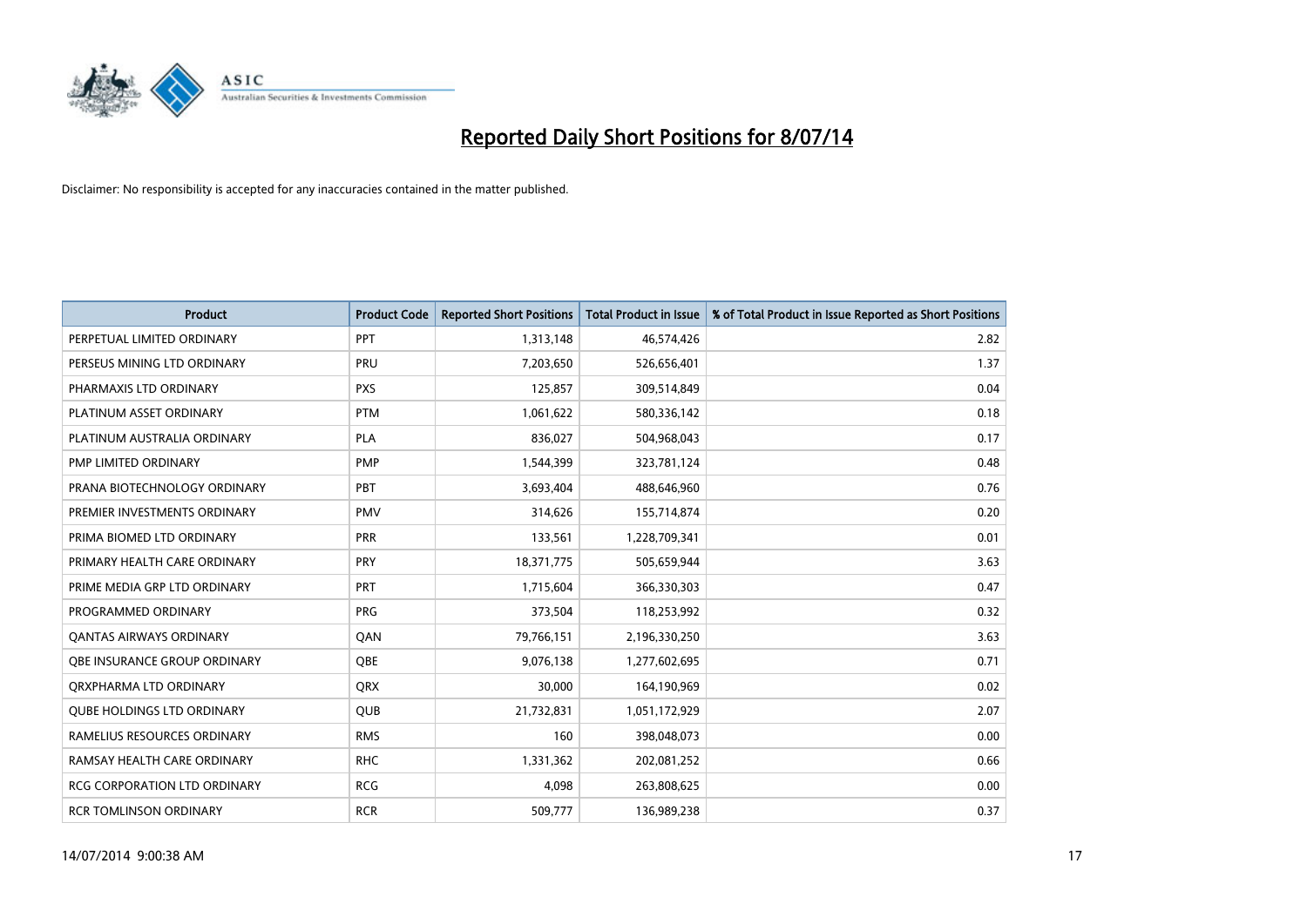

| <b>Product</b>                      | <b>Product Code</b> | <b>Reported Short Positions</b> | <b>Total Product in Issue</b> | % of Total Product in Issue Reported as Short Positions |
|-------------------------------------|---------------------|---------------------------------|-------------------------------|---------------------------------------------------------|
| <b>REA GROUP ORDINARY</b>           | <b>REA</b>          | 1,192,373                       | 131,714,699                   | 0.91                                                    |
| RECALL HOLDINGS LTD ORDINARY        | <b>REC</b>          | 5,905,736                       | 312,903,583                   | 1.89                                                    |
| <b>RECKON LIMITED ORDINARY</b>      | <b>RKN</b>          | 1,290,306                       | 126,913,066                   | 1.02                                                    |
| <b>RED 5 LIMITED ORDINARY</b>       | <b>RED</b>          | 174,740                         | 759,451,008                   | 0.02                                                    |
| <b>RED FORK ENERGY ORDINARY</b>     | <b>RFE</b>          | 708,010                         | 501,051,719                   | 0.14                                                    |
| REDBANK ENERGY LTD ORDINARY         | <b>AEJ</b>          | 13                              | 786,287                       | 0.00                                                    |
| REED RESOURCES LTD ORDINARY         | <b>RDR</b>          | 1,015                           | 523,453,895                   | 0.00                                                    |
| <b>REGIS RESOURCES ORDINARY</b>     | <b>RRL</b>          | 37,511,103                      | 499,744,095                   | 7.51                                                    |
| RESMED INC CDI 10:1                 | <b>RMD</b>          | 37,379,876                      | 1,402,915,440                 | 2.66                                                    |
| <b>RESOLUTE MINING ORDINARY</b>     | <b>RSG</b>          | 10,539,834                      | 641,189,223                   | 1.64                                                    |
| <b>RESOURCE GENERATION ORDINARY</b> | <b>RES</b>          | 1,220                           | 581,380,338                   | 0.00                                                    |
| RETAIL FOOD GROUP ORDINARY          | <b>RFG</b>          | 6,791,154                       | 144,868,508                   | 4.69                                                    |
| REX MINERALS LIMITED ORDINARY       | <b>RXM</b>          | 628,634                         | 220,519,784                   | 0.29                                                    |
| RIO TINTO LIMITED ORDINARY          | <b>RIO</b>          | 3,964,031                       | 435,758,720                   | 0.91                                                    |
| ROC OIL COMPANY ORDINARY            | <b>ROC</b>          | 3,295,614                       | 687,618,400                   | 0.48                                                    |
| ROYAL WOLF HOLDINGS ORDINARY        | <b>RWH</b>          | 213,422                         | 100,387,052                   | 0.21                                                    |
| RUBIK FINANCIAL LTD. ORDINARY       | <b>RFL</b>          | 38,503                          | 340,999,914                   | 0.01                                                    |
| <b>RURALCO HOLDINGS ORDINARY</b>    | <b>RHL</b>          | 3,658                           | 77,291,069                    | 0.00                                                    |
| SAI GLOBAL LIMITED ORDINARY         | SAI                 | 340,631                         | 210,815,541                   | 0.16                                                    |
| SALMAT LIMITED ORDINARY             | <b>SLM</b>          | 54                              | 159,812,799                   | 0.00                                                    |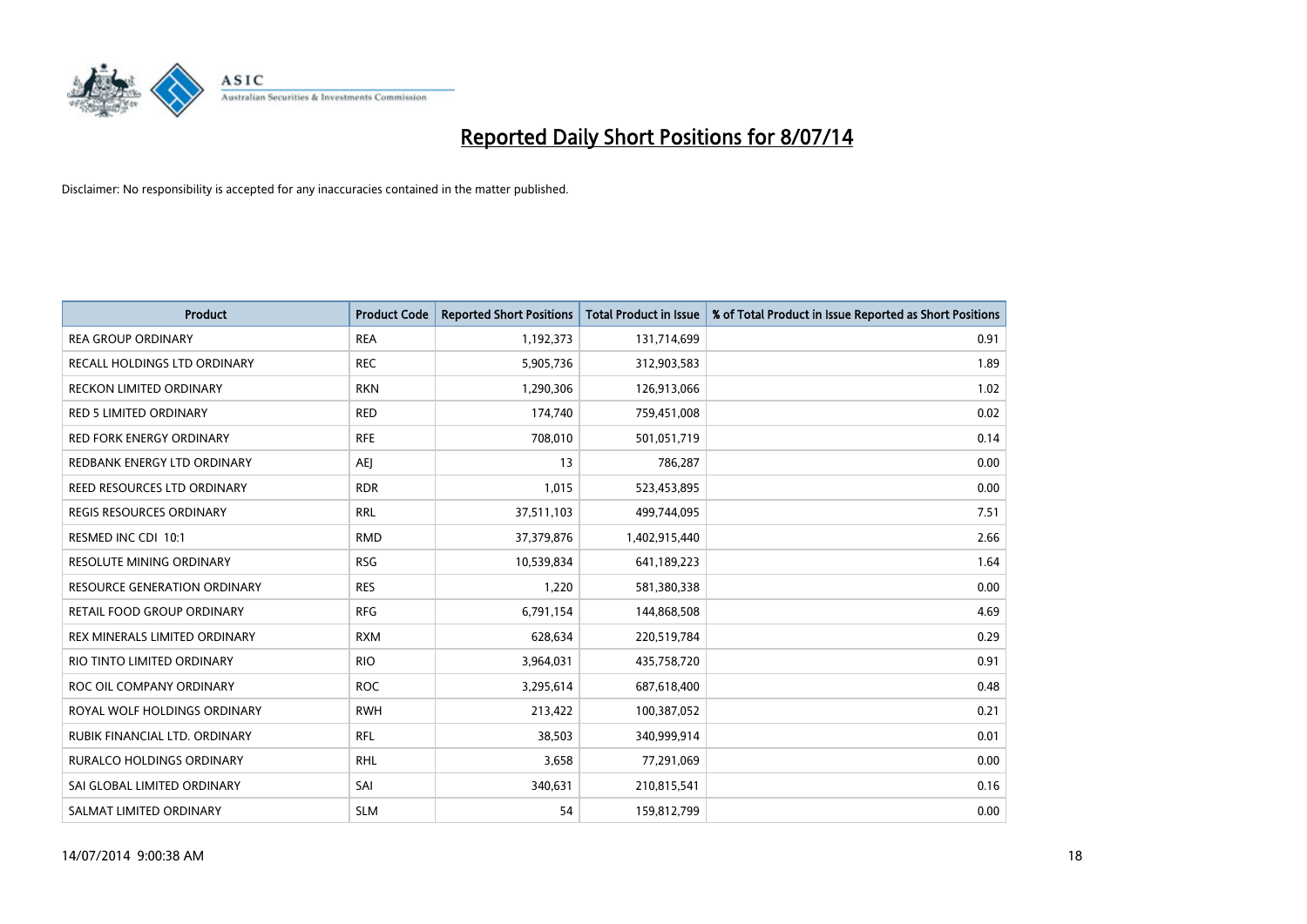

| <b>Product</b>                        | <b>Product Code</b> | <b>Reported Short Positions</b> | <b>Total Product in Issue</b> | % of Total Product in Issue Reported as Short Positions |
|---------------------------------------|---------------------|---------------------------------|-------------------------------|---------------------------------------------------------|
| SAMSON OIL & GAS LTD ORDINARY         | <b>SSN</b>          | 20,286,960                      | 2,837,756,933                 | 0.71                                                    |
| SANDFIRE RESOURCES ORDINARY           | <b>SFR</b>          | 1,586,466                       | 155,640,968                   | 1.02                                                    |
| SANTOS LTD ORDINARY                   | <b>STO</b>          | 5,339,893                       | 975,950,694                   | 0.55                                                    |
| SARACEN MINERAL ORDINARY              | <b>SAR</b>          | 676,787                         | 792,784,738                   | 0.09                                                    |
| SCA PROPERTY GROUP STAPLED SECURITIES | <b>SCP</b>          | 33,222,289                      | 648,628,320                   | 5.12                                                    |
| <b>SCENTRE GRP STAPLED</b>            | SCG                 | 8,735,438                       | 5,324,296,678                 | 0.16                                                    |
| SEDGMAN LIMITED ORDINARY              | <b>SDM</b>          | 1,823,945                       | 227,059,277                   | 0.80                                                    |
| SEEK LIMITED ORDINARY                 | <b>SEK</b>          | 9,438,534                       | 340,459,756                   | 2.77                                                    |
| SELECT HARVESTS ORDINARY              | SHV                 | 109,037                         | 57,999,427                    | 0.19                                                    |
| SENEX ENERGY LIMITED ORDINARY         | <b>SXY</b>          | 7,736,539                       | 1,147,010,917                 | 0.67                                                    |
| SERVCORP LIMITED ORDINARY             | SRV                 | 5,047                           | 98,432,275                    | 0.01                                                    |
| SERVICE STREAM ORDINARY               | SSM                 | 30                              | 386,389,873                   | 0.00                                                    |
| SEVEN GROUP HOLDINGS ORDINARY         | <b>SVW</b>          | 252,202                         | 302,691,886                   | 0.08                                                    |
| SEVEN WEST MEDIA LTD ORDINARY         | <b>SWM</b>          | 8,898,369                       | 999,160,872                   | 0.89                                                    |
| SFG AUSTRALIA LTD ORDINARY            | <b>SFW</b>          | 2,103,543                       | 734,531,160                   | 0.29                                                    |
| SG FLEET GROUP LTD ORDINARY           | SGF                 | 738,005                         | 242,691,826                   | 0.30                                                    |
| SIGMA PHARMACEUTICAL ORDINARY         | <b>SIP</b>          | 18,040,165                      | 1,112,511,644                 | 1.62                                                    |
| SILEX SYSTEMS ORDINARY                | <b>SLX</b>          | 3,535,411                       | 170,367,734                   | 2.08                                                    |
| SILVER CHEF LIMITED ORDINARY          | <b>SIV</b>          | 82,642                          | 29,469,492                    | 0.28                                                    |
| SILVER LAKE RESOURCE ORDINARY         | <b>SLR</b>          | 17,785,947                      | 503,233,971                   | 3.53                                                    |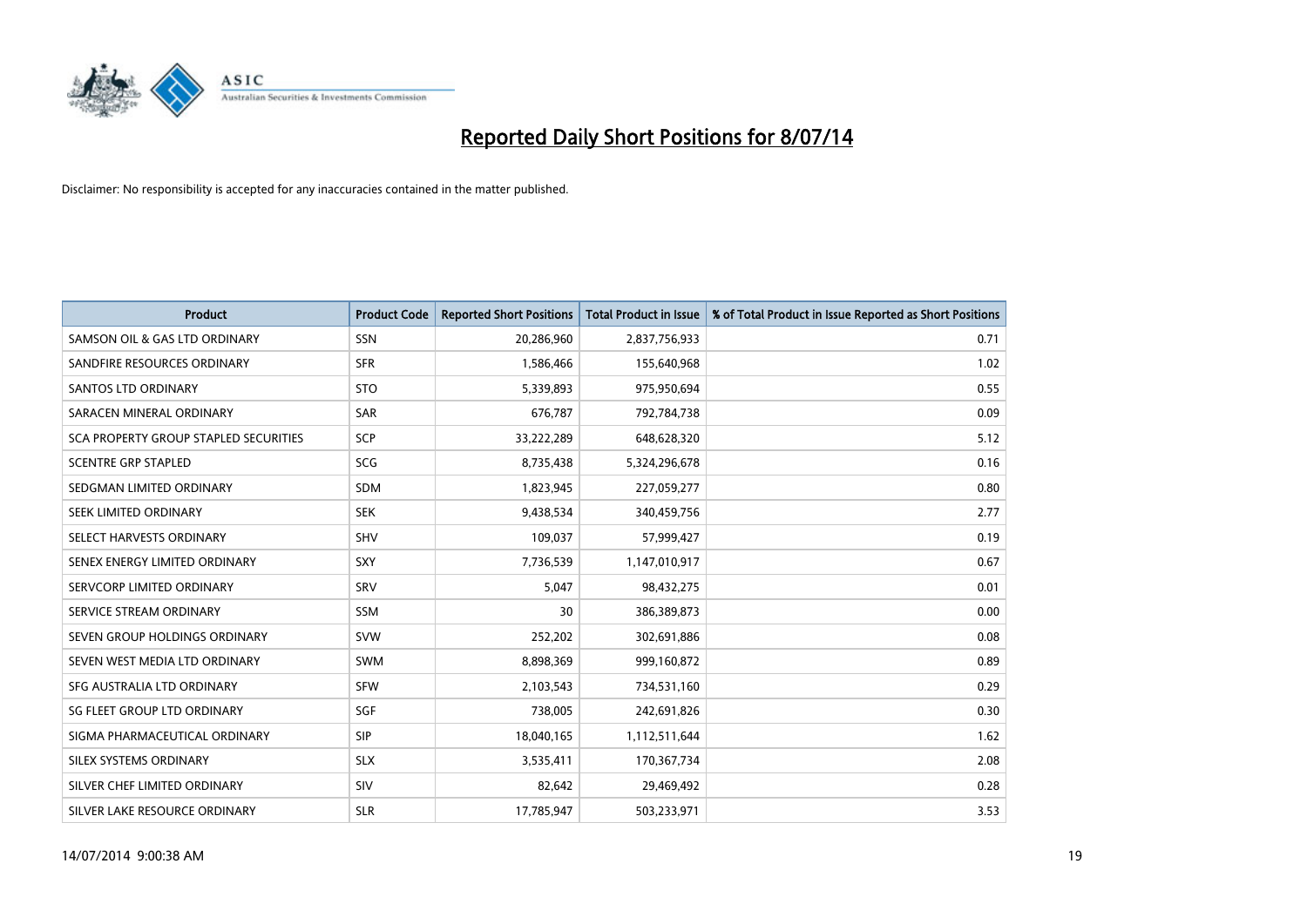

| <b>Product</b>                           | <b>Product Code</b> | <b>Reported Short Positions</b> | <b>Total Product in Issue</b> | % of Total Product in Issue Reported as Short Positions |
|------------------------------------------|---------------------|---------------------------------|-------------------------------|---------------------------------------------------------|
| SIMS METAL MGMT LTD ORDINARY             | SGM                 | 11,450,579                      | 204,604,433                   | 5.60                                                    |
| SINGAPORE TELECOMM. CHESS DEPOSITARY INT | <b>SGT</b>          | 9,791,490                       | 116,807,316                   | 8.38                                                    |
| SINO GAS ENERGY ORDINARY                 | <b>SEH</b>          | 2,349,947                       | 1,530,457,040                 | 0.15                                                    |
| SIRIUS RESOURCES NL ORDINARY             | <b>SIR</b>          | 11,866,749                      | 262,044,586                   | 4.53                                                    |
| SIRTEX MEDICAL ORDINARY                  | <b>SRX</b>          | 91,536                          | 56,108,439                    | 0.16                                                    |
| SKILLED GROUP LTD ORDINARY               | <b>SKE</b>          | 1,709,534                       | 235,254,496                   | 0.73                                                    |
| SKY NETWORK ORDINARY                     | <b>SKT</b>          | 127,170                         | 389,139,785                   | 0.03                                                    |
| SKYCITY ENT GRP LTD ORDINARY             | <b>SKC</b>          | 6,754,261                       | 582,088,094                   | 1.16                                                    |
| <b>SLATER &amp; GORDON ORDINARY</b>      | SGH                 | 6,863,404                       | 204,338,625                   | 3.36                                                    |
| SMS MANAGEMENT, ORDINARY                 | <b>SMX</b>          | 3,162,218                       | 70,099,763                    | 4.51                                                    |
| SONIC HEALTHCARE ORDINARY                | SHL                 | 2,996,066                       | 400,811,556                   | 0.75                                                    |
| SOUL PATTINSON (W.H) ORDINARY            | SOL                 | 12,917                          | 239,395,320                   | 0.01                                                    |
| SP AUSNET STAPLED SECURITIES             | SPN                 | 38,403,981                      | 3,425,244,162                 | 1.12                                                    |
| SPARK INFRASTRUCTURE STAPLED US PROHIBT. | SKI                 | 18,814,433                      | 1,466,360,128                 | 1.28                                                    |
| SPDR 200 FUND ETF UNITS                  | <b>STW</b>          | 22,983                          | 46,026,368                    | 0.05                                                    |
| SPECIALTY FASHION ORDINARY               | <b>SFH</b>          | 789                             | 192,236,121                   | 0.00                                                    |
| SPOTLESS GRP HLD LTD ORDINARY            | <b>SPO</b>          | 16,874,432                      | 1,098,290,178                 | 1.54                                                    |
| ST BARBARA LIMITED ORDINARY              | <b>SBM</b>          | 14,369,028                      | 488,074,077                   | 2.94                                                    |
| STARPHARMA HOLDINGS ORDINARY             | SPL                 | 14,105,770                      | 285,109,680                   | 4.95                                                    |
| STEADFAST GROUP LTD ORDINARY             | <b>SDF</b>          | 4,062,353                       | 501,638,307                   | 0.81                                                    |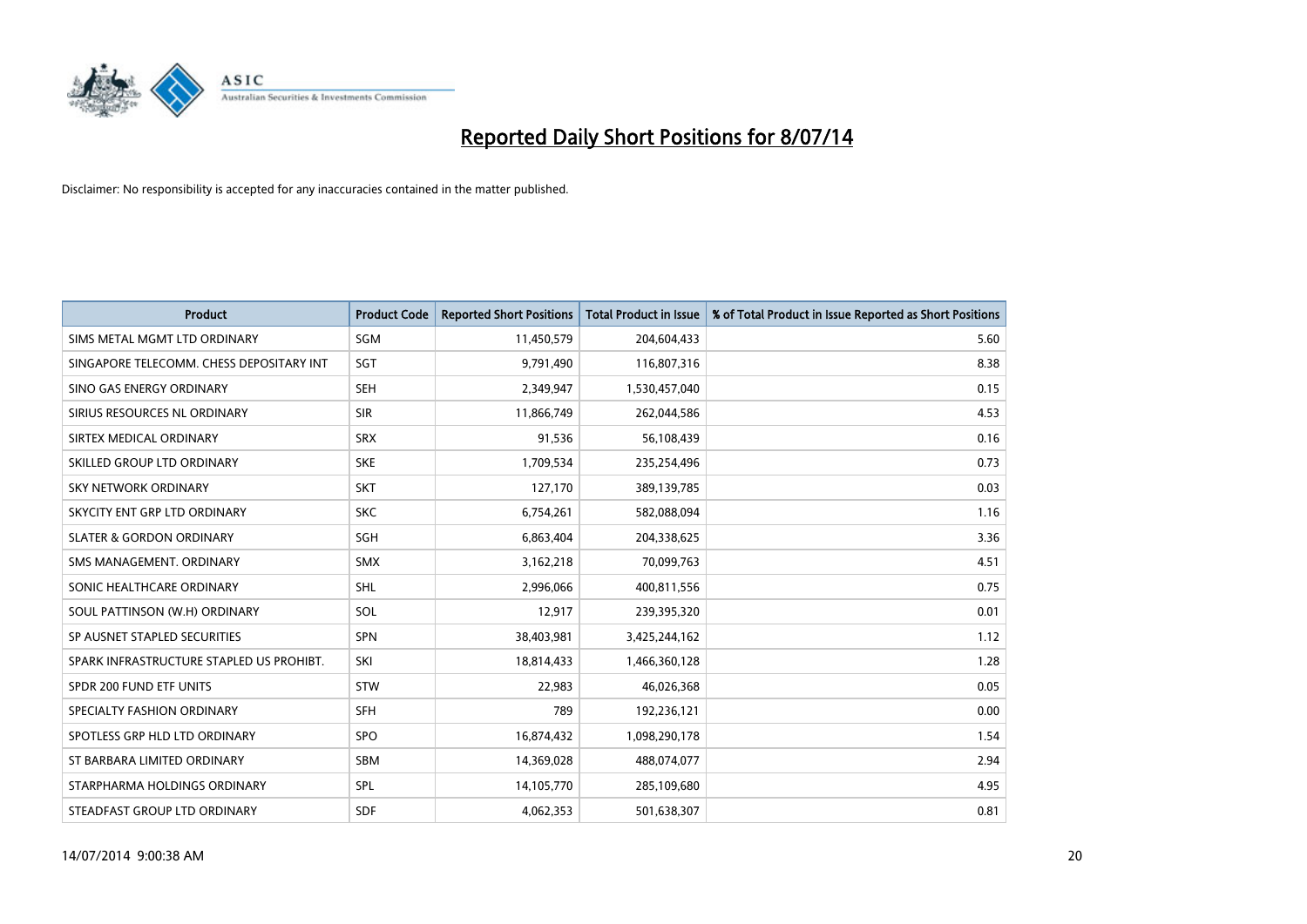

| <b>Product</b>                   | <b>Product Code</b> | <b>Reported Short Positions</b> | <b>Total Product in Issue</b> | % of Total Product in Issue Reported as Short Positions |
|----------------------------------|---------------------|---------------------------------|-------------------------------|---------------------------------------------------------|
| STH CRS ELECT ENGNR ORDINARY     | <b>SXE</b>          | 19,573                          | 161,523,130                   | 0.01                                                    |
| STHN CROSS MEDIA ORDINARY        | <b>SXL</b>          | 24,957,093                      | 705,246,986                   | 3.54                                                    |
| STOCKLAND UNITS/ORD STAPLED      | SGP                 | 11,807,682                      | 2,326,978,560                 | 0.51                                                    |
| STRAITS RES LTD. ORDINARY        | SRO                 | 28,747                          | 1,217,730,293                 | 0.00                                                    |
| STRIKE ENERGY LTD ORDINARY       | <b>STX</b>          | 3,727                           | 833,330,946                   | 0.00                                                    |
| STW COMMUNICATIONS ORDINARY      | SGN                 | 2,333,746                       | 403,828,512                   | 0.58                                                    |
| SUNCORP GROUP LTD ORDINARY       | <b>SUN</b>          | 8,974,238                       | 1,286,600,980                 | 0.70                                                    |
| SUNDANCE ENERGY ORDINARY         | <b>SEA</b>          | 9,019,100                       | 548,714,663                   | 1.64                                                    |
| SUNDANCE RESOURCES ORDINARY      | <b>SDL</b>          | 82,415,444                      | 3,082,028,456                 | 2.67                                                    |
| SUNLAND GROUP LTD ORDINARY       | <b>SDG</b>          | 163,588                         | 181,710,087                   | 0.09                                                    |
| SUPER RET REP LTD ORDINARY       | <b>SUL</b>          | 4,708,484                       | 196,731,620                   | 2.39                                                    |
| SYD AIRPORT STAPLED US PROHIBIT. | <b>SYD</b>          | 15,444,399                      | 2,216,216,041                 | 0.70                                                    |
| SYRAH RESOURCES ORDINARY         | <b>SYR</b>          | 6,265,362                       | 162,500,614                   | 3.86                                                    |
| TABCORP HOLDINGS LTD ORDINARY    | <b>TAH</b>          | 13,971,129                      | 762,954,019                   | 1.83                                                    |
| TAP OIL LIMITED ORDINARY         | <b>TAP</b>          | 34,591                          | 243,150,627                   | 0.01                                                    |
| TASSAL GROUP LIMITED ORDINARY    | <b>TGR</b>          | 651,369                         | 146,507,029                   | 0.44                                                    |
| <b>TATTS GROUP LTD ORDINARY</b>  | <b>TTS</b>          | 29,868,245                      | 1,434,447,341                 | 2.08                                                    |
| TECHNOLOGY ONE ORDINARY          | <b>TNE</b>          | 39,092                          | 307,751,455                   | 0.01                                                    |
| TELECOM CORPORATION ORDINARY     | <b>TEL</b>          | 8,040,870                       | 1,828,530,844                 | 0.44                                                    |
| TELSTRA CORPORATION, ORDINARY    | <b>TLS</b>          | 30,741,579                      | 12,443,074,357                | 0.25                                                    |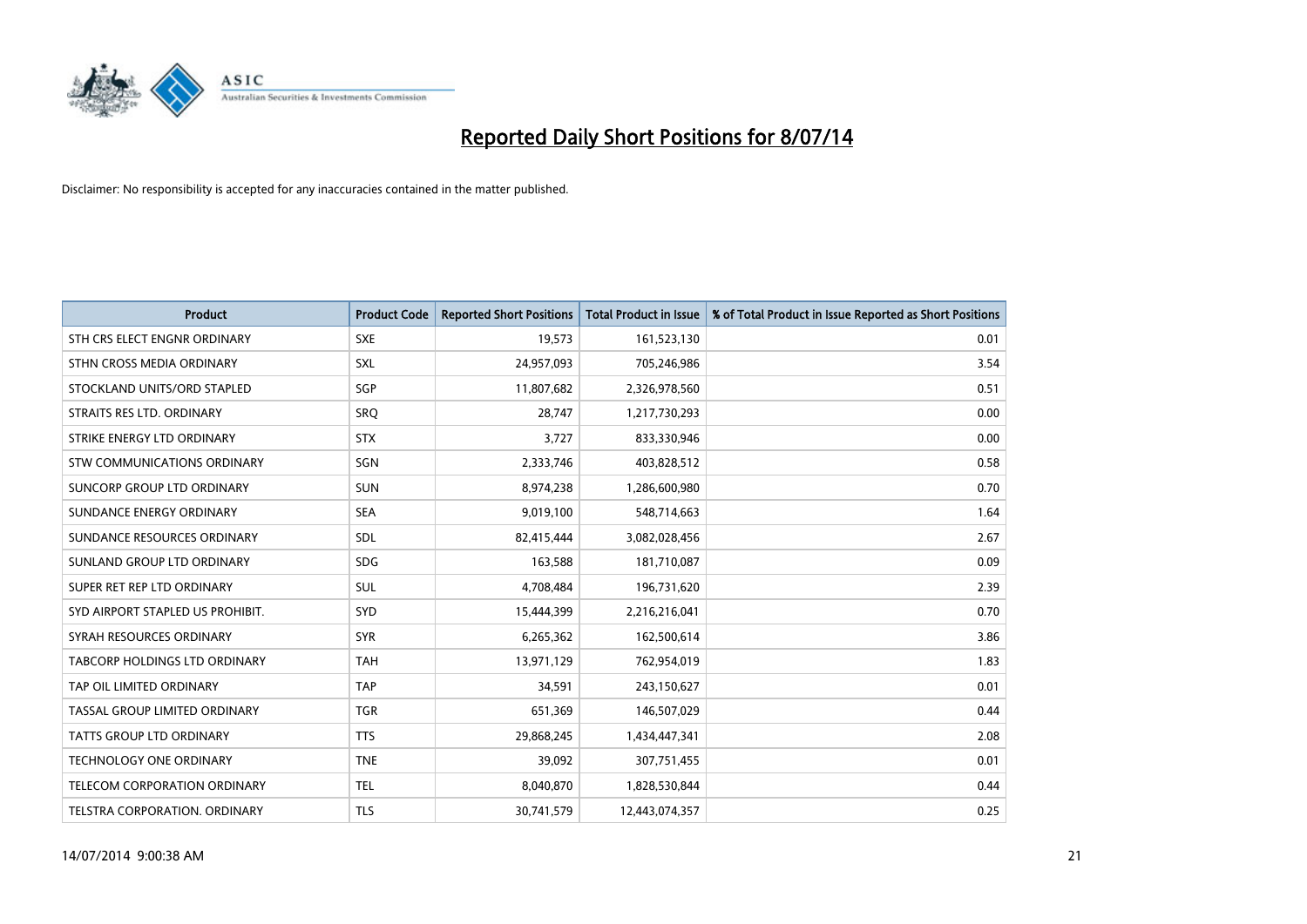

| <b>Product</b>                       | <b>Product Code</b> | <b>Reported Short Positions</b> | <b>Total Product in Issue</b> | % of Total Product in Issue Reported as Short Positions |
|--------------------------------------|---------------------|---------------------------------|-------------------------------|---------------------------------------------------------|
| TEN NETWORK HOLDINGS ORDINARY        | <b>TEN</b>          | 173,941,080                     | 2,630,984,596                 | 6.61                                                    |
| TERANGA GOLD CORP CDI 1:1            | <b>TGZ</b>          | 46,008                          | 82,371,687                    | 0.06                                                    |
| TFS CORPORATION LTD ORDINARY         | <b>TFC</b>          | 1,697,814                       | 324,157,408                   | 0.52                                                    |
| THE PAS GROUP LTD ORDINARY           | <b>PGR</b>          | 609,390                         | 136,690,860                   | 0.45                                                    |
| THE REJECT SHOP ORDINARY             | <b>TRS</b>          | 3,404,441                       | 28,844,648                    | 11.80                                                   |
| THORN GROUP LIMITED ORDINARY         | <b>TGA</b>          | 38,219                          | 149,494,813                   | 0.03                                                    |
| TIGER RESOURCES ORDINARY             | <b>TGS</b>          | 4,818,347                       | 898,784,227                   | 0.54                                                    |
| TITAN ENERGY SERVICE ORDINARY        | <b>TTN</b>          | 20,000                          | 50,585,915                    | 0.04                                                    |
| TOLL HOLDINGS LTD ORDINARY           | <b>TOL</b>          | 29,418,427                      | 717,133,875                   | 4.10                                                    |
| <b>TOX FREE SOLUTIONS ORDINARY</b>   | <b>TOX</b>          | 3,679,531                       | 133,752,359                   | 2.75                                                    |
| TPG TELECOM LIMITED ORDINARY         | <b>TPM</b>          | 10,644,875                      | 793,808,141                   | 1.34                                                    |
| <b>TRADE ME GROUP ORDINARY</b>       | <b>TME</b>          | 2,553,458                       | 396,584,956                   | 0.64                                                    |
| <b>TRANSFIELD SERVICES ORDINARY</b>  | <b>TSE</b>          | 28,526,848                      | 512,457,716                   | 5.57                                                    |
| TRANSPACIFIC INDUST, ORDINARY        | <b>TPI</b>          | 595,067                         | 1,579,323,967                 | 0.04                                                    |
| TRANSURBAN GROUP TRIPLE STAPLED SEC. | TCL                 | 14,216,399                      | 1,896,384,069                 | 0.75                                                    |
| TREASURY GROUP ORDINARY              | <b>TRG</b>          | 30,492                          | 23,070,755                    | 0.13                                                    |
| TREASURY WINE ESTATE ORDINARY        | <b>TWE</b>          | 27,787,276                      | 649,427,560                   | 4.28                                                    |
| TRITON MIN LTD ORDINARY              | <b>TON</b>          | 70,100                          | 271,827,597                   | 0.03                                                    |
| TROY RESOURCES LTD ORDINARY          | <b>TRY</b>          | 2,435,751                       | 195,034,997                   | 1.25                                                    |
| UGL LIMITED ORDINARY                 | UGL                 | 18,256,554                      | 166,511,240                   | 10.96                                                   |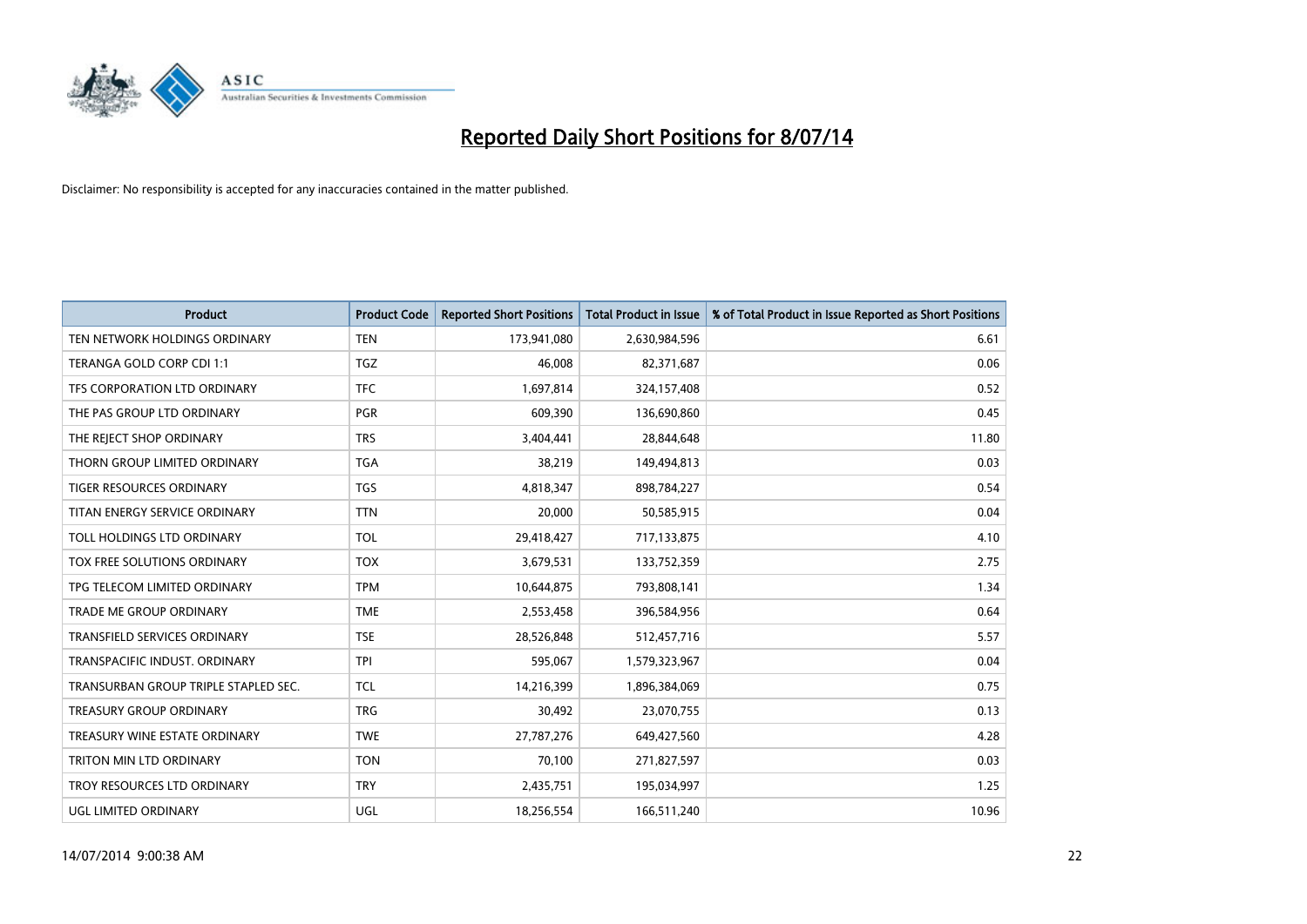

| <b>Product</b>                       | <b>Product Code</b> | <b>Reported Short Positions</b> | <b>Total Product in Issue</b> | % of Total Product in Issue Reported as Short Positions |
|--------------------------------------|---------------------|---------------------------------|-------------------------------|---------------------------------------------------------|
| UNILIFE CORPORATION CDI 6:1          | <b>UNS</b>          | 120,000                         | 268,300,092                   | 0.04                                                    |
| URANEX LIMITED ORDINARY              | <b>UNX</b>          | 86,621                          | 262,089,567                   | 0.03                                                    |
| US MASTERS RES FUND ORDINARY UNITS   | <b>URF</b>          | 27                              | 263,972,915                   | 0.00                                                    |
| UXC LIMITED ORDINARY                 | <b>UXC</b>          | 3,044,186                       | 322,477,434                   | 0.94                                                    |
| <b>VEDA GROUP LTD ORDINARY</b>       | <b>VED</b>          | 16,545,703                      | 842,055,406                   | 1.96                                                    |
| <b>VILLAGE ROADSHOW LTD ORDINARY</b> | <b>VRL</b>          | 1,279,132                       | 159,504,142                   | 0.80                                                    |
| <b>VIRGIN AUS HLDG LTD ORDINARY</b>  | <b>VAH</b>          | 65,200,910                      | 3,514,825,734                 | 1.86                                                    |
| <b>VIRTUS HEALTH LTD ORDINARY</b>    | <b>VRT</b>          | 3,407,633                       | 79,722,678                    | 4.27                                                    |
| <b>VOCATION LTD ORDINARY</b>         | <b>VET</b>          | 11,680,619                      | 202,899,894                   | 5.76                                                    |
| <b>VOCUS COMMS LTD ORDINARY</b>      | <b>VOC</b>          | 335,747                         | 92,934,834                    | 0.36                                                    |
| WARRNAMBOOL CHEESE ORDINARY          | <b>WCB</b>          | 5,048                           | 56,098,797                    | 0.01                                                    |
| <b>WATPAC LIMITED ORDINARY</b>       | <b>WTP</b>          | 2,615                           | 186,489,922                   | 0.00                                                    |
| WEBJET LIMITED ORDINARY              | <b>WEB</b>          | 1,531,543                       | 79,397,959                    | 1.93                                                    |
| <b>WESFARMERS LIMITED ORDINARY</b>   | <b>WES</b>          | 5,422,262                       | 1,143,274,951                 | 0.47                                                    |
| WESTERN AREAS LTD ORDINARY           | <b>WSA</b>          | 16,537,337                      | 232,310,014                   | 7.12                                                    |
| WESTERN DESERT RES. ORDINARY         | <b>WDR</b>          | 6,104,816                       | 620,049,919                   | 0.98                                                    |
| WESTERN DESERT RES. RIGHTS 31-MAR-14 | <b>WDRR</b>         | 17,835                          | 120,009,662                   | 0.01                                                    |
| <b>WESTFIELD CORP STAPLED</b>        | WFD                 | 5,672,681                       | 2,078,089,686                 | 0.27                                                    |
| WESTFIELD GROUP ORD/UNIT STAPLED SEC | <b>WDC</b>          | 1,707,703                       | 2,078,089,686                 | 0.08                                                    |
| WESTFIELD RETAIL TST UNIT STAPLED    | <b>WRT</b>          | 74,483                          | 2,979,214,029                 | 0.00                                                    |